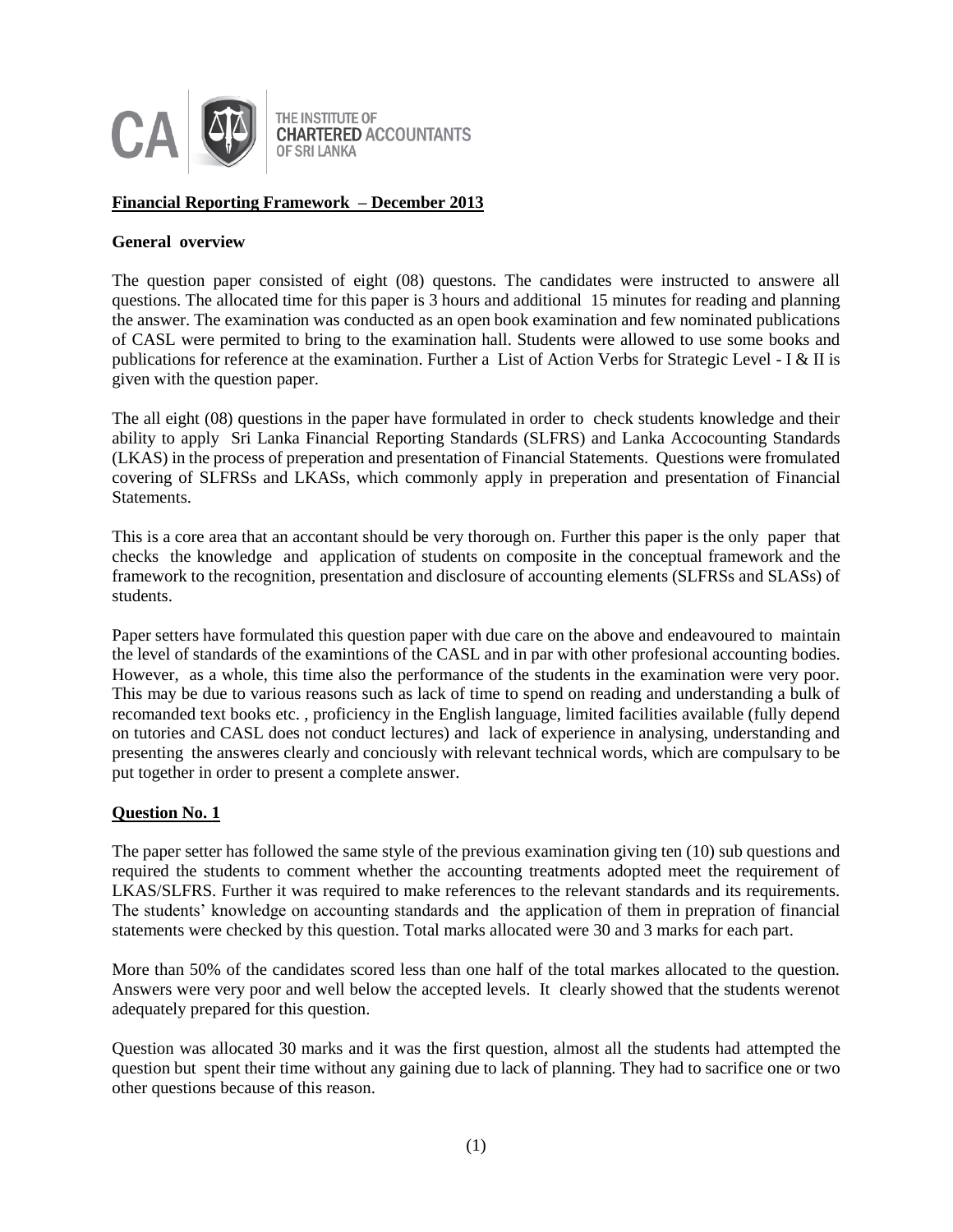Fair number of students had answered well for part (iii) on PPE. Majority of students were familiar with LKRS 16. A large number of students were very weak for part (i) Provision for Bad and Doubtful Dedts and Part (viii) Coporate Financoial Gurantee due to lack of knowledge of the relevant accounting standards. The students incorrectly interpreted the relevant standards as LKAS 37 for both these parts. No student stated that the applicable Standard is LKAS 39 and Trade Debtos are subject to impairmment test. Similarly the Corporate Financial Gurantee would not be disclosed as contingencies. Its initial and subsequent measurement were not explaned.

# **Question No. 2**

This question has two parts, (a) and (b). SLFRS for SMEs were checked by this question. Total marks allocated were 10.

Part (a) of the question formulated to check the students' ability to select entities that are fallen within the scope of SLFRS for SMEs. Fair number of students had attempted this question and written fairly a satisfactory answer. 02 marks were allocated to this part.

The part (b) required to explain the simplifications granted by SLFRS for SMEs for some 04 events/transactions. Each event/transaction was allocated 02 marks. Fair number of students had attempted this question and written fairly a satisfactory answer.

# **Question No. 3**

This question has two parts, (a) and (b). Mark allocation for the parts were 4 marks and 6 marks respectively. The students were requested to discuss the argument on accounting treatment for operating leases analysing the definition and redognition crireria of an asset in terms of conceptual framework and definition and recognition critetia as per LKAS 17. Basically the examiner had expected students to define asset definition , lease definition and to argue on it.

Fair number of students had attempted to this part of the question and could earn some marks. However if the students refered the Standard while sketching the answer, the full markes allocated could have been obtaind. The students need to be familiar with relevent Standards in order to select the correct sections for reference in an Open Book Examination.

Part (b) was on a sale and lease back of a building and the students were required to calculate the profit thereon and its treatment in the financial statements.

This part of the question is straight forward and the students were expected to calculate the profit of this transaction and the amount to be differ and amortised. However the performance of the students were not much satisfactory. The main reason for this would be the lack of understanding the question.

# **Question No. 4**

This question has two parts, (a) and (b)). Total marks allocated was 10. This question was based on SLFRS 36 – Borrowing Costs.

Almost all the students had attempted to this question but few were able to earn a reasonable marks.

Students those who were familiar with the relevant Standard and understood the question could earn a reasonable marks for this question. However the students could have been earned more marks for this question had they understood the question properly and written a short answer relevent to the question.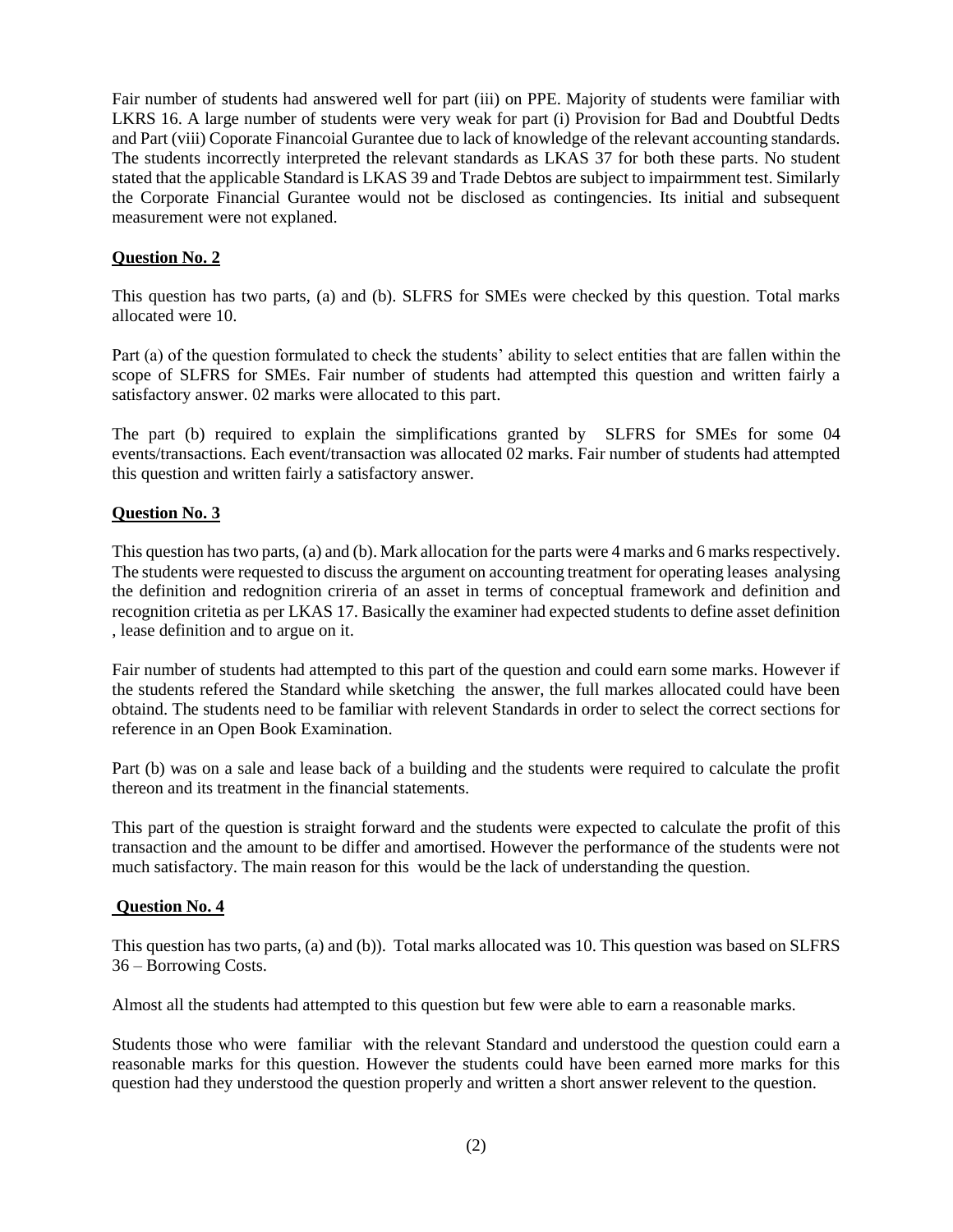# **Question No. 5**

Question (a) was a direct question on SLFRS 37 – Impairment of Assets where the specific paragraphs of the standard were refered . Those who are familier with the standard had given a reasonable answer. Most of the students had not gone through the SLFRS, which was with them at the examination, in order to present a good answer.

Part (b) and (c) of the question were answered by most of the students but only few had presented the answer logically with arguments.

Students need to be familiar with Standards in order to get the maximum benefit of an Open Book examination where they can refer relevant sections if they know the pages on which the standard is documented.

### **Question No. 6**

This question consists two parts (a) and (b).

Most of the students have satisfactoraly attended to this question and obtained a reasonable marks.

### **Question No. 7**

Fair number of students had attempted this question but were unable to earn reasonable marks.

### **Question No. 8**

Some of the paragraphs of Code of Best Practice on Corporate Governance was tested in part (a) in this question. This was a direct question and was tested in recent examinatins also. Almost all the students had earned reasonable marks for this question.

Except a few, the others could obtain satisfactory marks for this part.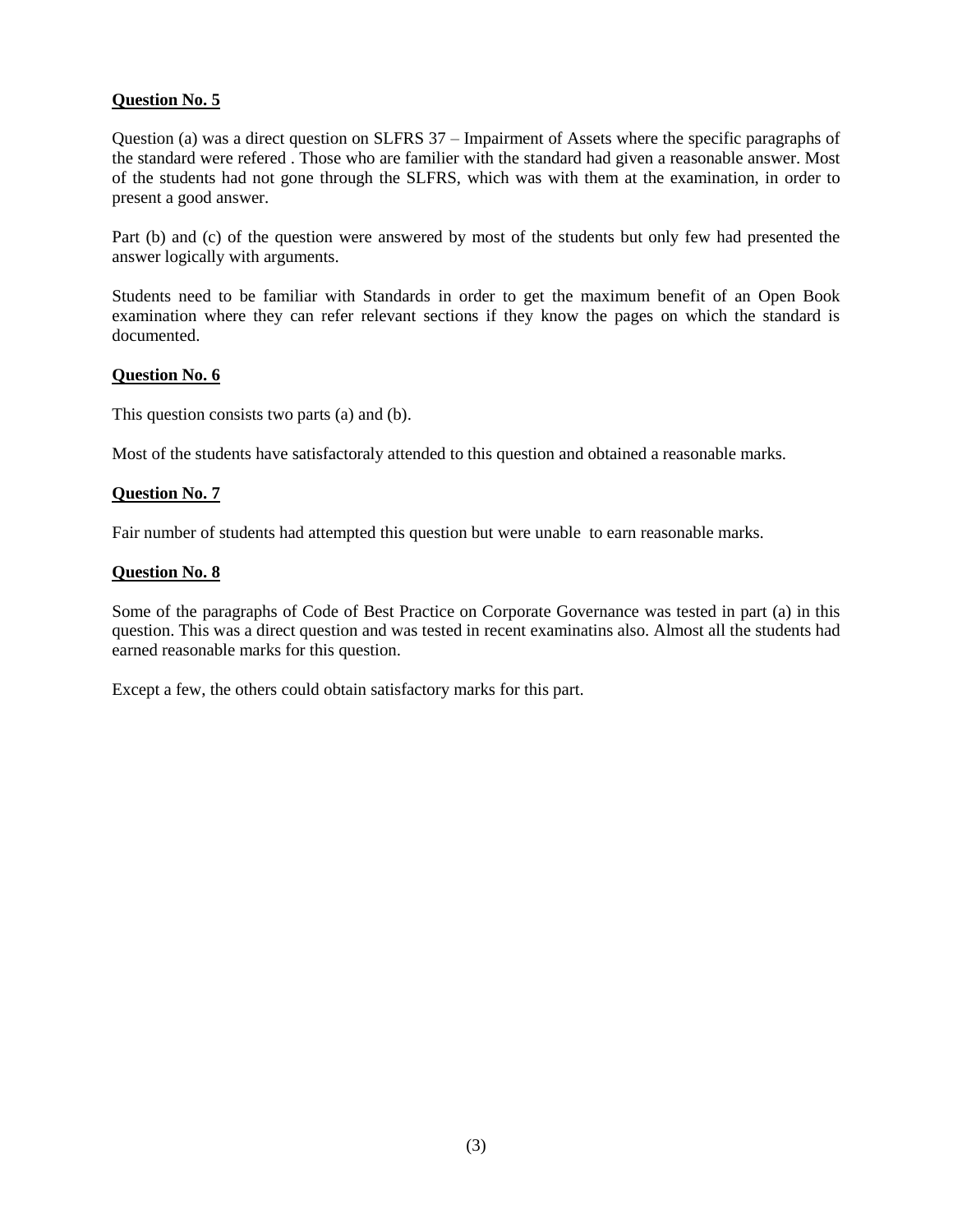

# **Strategic Management Accounting – December 2013**

# **Question No.01**

# (1) **What was good in answers**

| Understanding the question:       | Candidates had understood the requirements of the<br>question, where they were required to evaluate the<br>acceptability of the project of a dipping plant using net<br>present value and the internal rate of return from the<br>group's view point in part (a) and drawing a clearly<br>labeled network diagram indicating the critical path and<br>computing the project duration and total cost of<br>installation in part (b) (i) well.                                                                                                                                                                                                                                                                                                                                                   |
|-----------------------------------|------------------------------------------------------------------------------------------------------------------------------------------------------------------------------------------------------------------------------------------------------------------------------------------------------------------------------------------------------------------------------------------------------------------------------------------------------------------------------------------------------------------------------------------------------------------------------------------------------------------------------------------------------------------------------------------------------------------------------------------------------------------------------------------------|
| Position (quality) of the answer: | A majority of candidates' answers to part b (i), requiring<br>the drawing of a network diagram indicating the critical<br>path computing project duration and total cost of<br>installations were excellent, many scoring full marks<br>allocated for the section. In calculating the NPV of the<br>projects, majority of the candidates recognized that the<br>inter company's rent of Rs. 1.5m was the rent cost<br>relevant to the project and that the product development<br>cost of Rs. 0.4 m was a sunk cost. The outflows regarding<br>the investment in machinery and inflow of residual value<br>were correctly taken by almost all the candidates. Many<br>candidates had calculated the IRR correctly and made<br>correct recommendations based on their answer to NPV<br>and IRR. |
| Answer relevant to the question:  | The candidates answers were relevant to the question in<br>evaluating the acceptability of the project using net<br>present value and IRR from the group's viewpoint and<br>drawing the network diagram indicating the critical path<br>and computing the project duration.                                                                                                                                                                                                                                                                                                                                                                                                                                                                                                                    |
| Subject knowledge of the student: | Candidates knowledge of drawing a network diagram,<br>identifying the critical path and computing the project<br>duration, evaluating the acceptability of a project using<br>NPV and IRR and the treatment of sunk costs were good.                                                                                                                                                                                                                                                                                                                                                                                                                                                                                                                                                           |
| Planning (building) the answer:   | Candidates planning of answers in evaluating the<br>acceptability of the project in part $(a)$ and in part $(b)(i)$<br>was good.                                                                                                                                                                                                                                                                                                                                                                                                                                                                                                                                                                                                                                                               |
| What was bad in answers           |                                                                                                                                                                                                                                                                                                                                                                                                                                                                                                                                                                                                                                                                                                                                                                                                |
| Understanding the question:       | In part (a), where the candidates were required to explain<br>the treatment of annual rent cost to be paid by HL to IEP,<br>many candidates discussed about the Rs.1.5m that had to<br>be paid by the subsidiary to a third party and some hadn't                                                                                                                                                                                                                                                                                                                                                                                                                                                                                                                                              |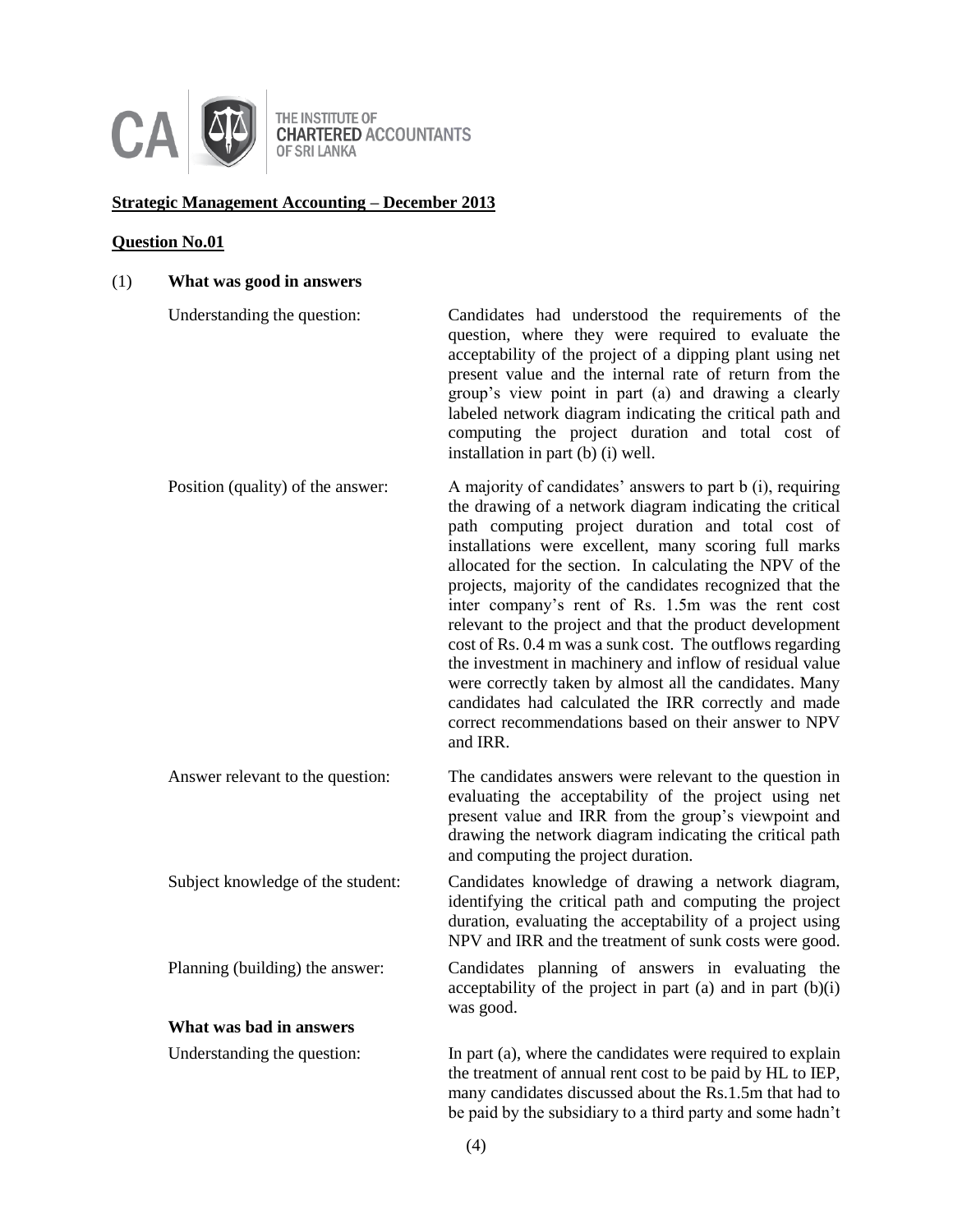identified that what were correctly taken by almost all the candidates. Many candidates had calculated the IRR correctly and made correct recommendation based on their answers to NPV and IRR. Position (quality) of the answer: In part (a), when evaluating the acceptability of the project using NPV, a significant number of candidates' calculation of sales, labour, material and overheads were incorrect. Further, many candidates had used the real after tax WACC to discount the cash flow. Generally, part (b) (ii), where candidates had to advise the management whether to speed up the activities was not answered satisfactorily. Answer relevant to the question: In part (a), where the question required to explain the treatment of HL's annual rent of Rs. 1M, many candidates discussed about the sister company's Rs. 1.5M rent which was not relevant. Subject knowledge of the student In calculating the sales, material and labour costs, a significant number of candidates had inflated sales from years one to five by 5% only instead of a 5% increase year on year and inflated material and labour by 10% of the relevant year's figure only. E.g. year 5, the sales, material and labour according to a significant number of candidates answers amounted to Rs. 525M (500x1.05) Rs. 264M (240x1.1) and Rs. 49.5M (45x1.1). Further about half the number of candidates had discounted the cash flows using real after tax WACC, instead of nominal after tax WACC. A significant number of candidates had taken the interest payment to the cash flow, omitted the opportunity cost of the competitor's offer of Rs. 1M for the sale of technology from the cash flow and took the cumulative inflation adjusted working capital instead of the increase in working capital to the cash flow. In the tax computation, many candidates had calculated 12% of the assessable income and claimed tax losses thereafter, instead of claiming tax losses first and calculating 12% of the taxable income later for the tax payment. Some candidates omitted the residual value of machinery form the tax computation, failed to deduct the Rs. 1M sent from the overheads and inflated sales material and labour from the second year onwards. In part (b) (i), in calculating the total cost of installation, some candidates had taken the cost of activities in the critical path only. Additional cost of installation for activities I and II were calculated only for one week by some candidates and some had expedited activity D which is not a critical

activity. Savings on labour charges were not inflation adjusted by a majority of the candidates and many took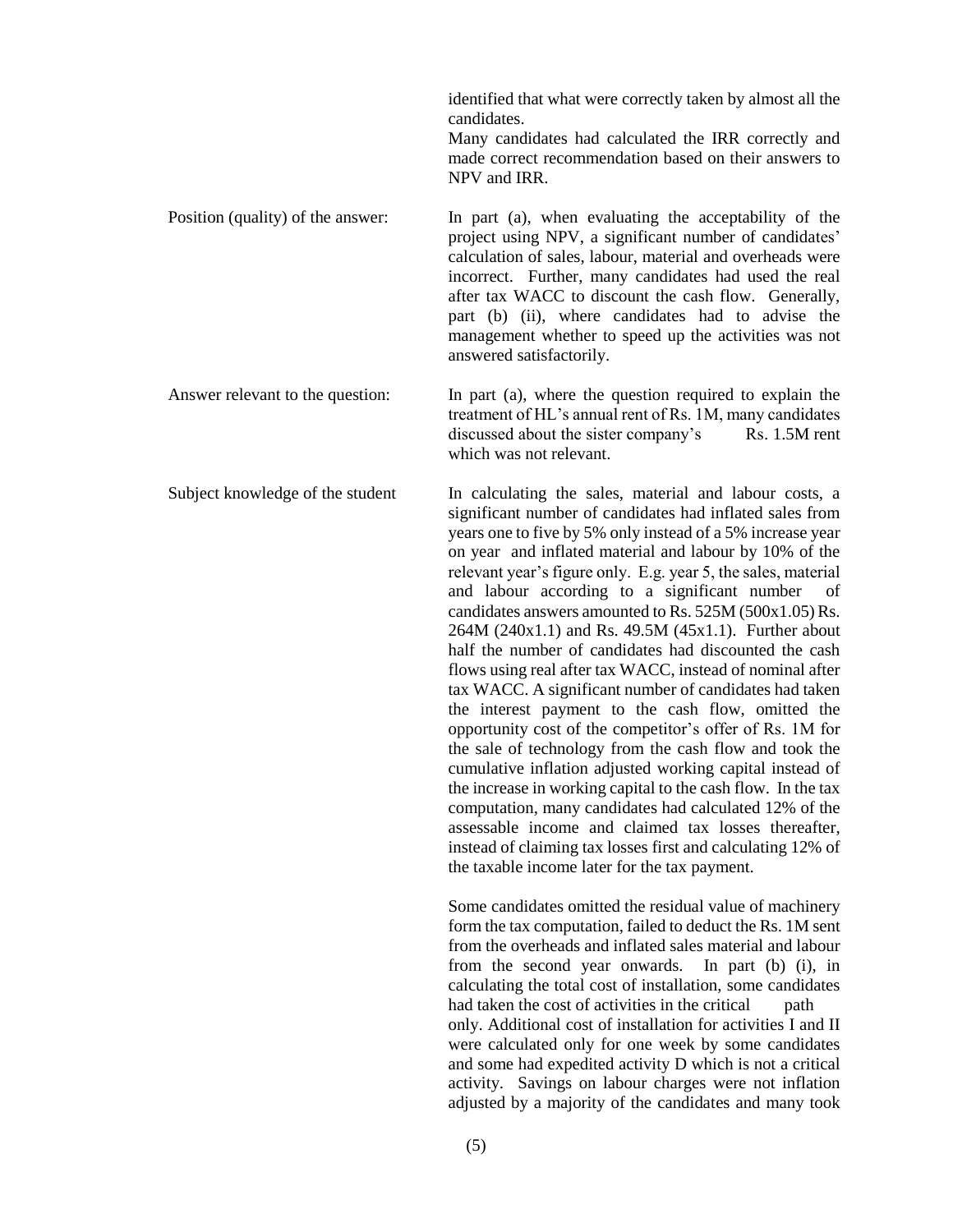|                                | the real after tax WACC to discount the cash flows in part<br>$(b)$ (ii).<br>Effect to tax payment was not taken to the cash flow by a<br>minority of the candidates. Few candidates took the<br>accounting profit for tax computation.                                                                                                                                                                                                                                         |
|--------------------------------|---------------------------------------------------------------------------------------------------------------------------------------------------------------------------------------------------------------------------------------------------------------------------------------------------------------------------------------------------------------------------------------------------------------------------------------------------------------------------------|
| Planning (building) the answer | Planning the answer to part (b) (ii) was generally not<br>satisfactory. Some candidates had expedited activity D<br>which is not a critical activity while some other candidates<br>hadn't taken into account, the cost savings of the<br>engineering team as a result of the reduction in project<br>Further some candidates failed to make<br>duration.<br>recommendations after calculating the NPV and IRR in<br>part (a) and incase or reduction in cost in part (b) (ii). |

### (2) **Common difficulties faced by students**

It seemed that the candidates hadn't adequately attempted to answer questions of a similar standard from past papers etc., as shown by the majority of the candidates not applying the inflation sales as required. Further, the subject knowledge of the candidates is not adequate, e.g. using real after tax WACC to discount cash flows, including interest in the cash flow.

#### (3) **Possible areas where majority made mistakes**

In calculating sales material, labor majority of the candidates didn't apply the inflation sales year on year. Around half the number of candidates had discounted cash flows using the real after tax WACC and taken the interest payment to cash flow. Many candidates had calculated 12% of assessable income and set off tax losses thereafter.

#### **Question No. 02**

#### (1) **What was good in answers?**

| Understanding the question        | This question was an optional. However majority of<br>candidates attended the question. It was noted that many<br>candidates attended all parts of the question. Around<br>20%-25% candidates got marks above 10 out of total 18<br>marks. |
|-----------------------------------|--------------------------------------------------------------------------------------------------------------------------------------------------------------------------------------------------------------------------------------------|
| Position (quality) of the answer  | Around 20%-25% answers were in good quality.                                                                                                                                                                                               |
| Answer relevant to the question:  | Many candidates have answered part (a) and (b) of the<br>question especially answers for part (a) and (c) were<br>relevant answers given by many candidates.                                                                               |
| Subject knowledge of the student: | Subject knowledge of the candidates seems reasonably<br>fair.                                                                                                                                                                              |
| Planning (building) the answer:   | As mentioned above answers in part (a) were correctly<br>done by most of the candidates.                                                                                                                                                   |

#### (2) **What was bad in answers**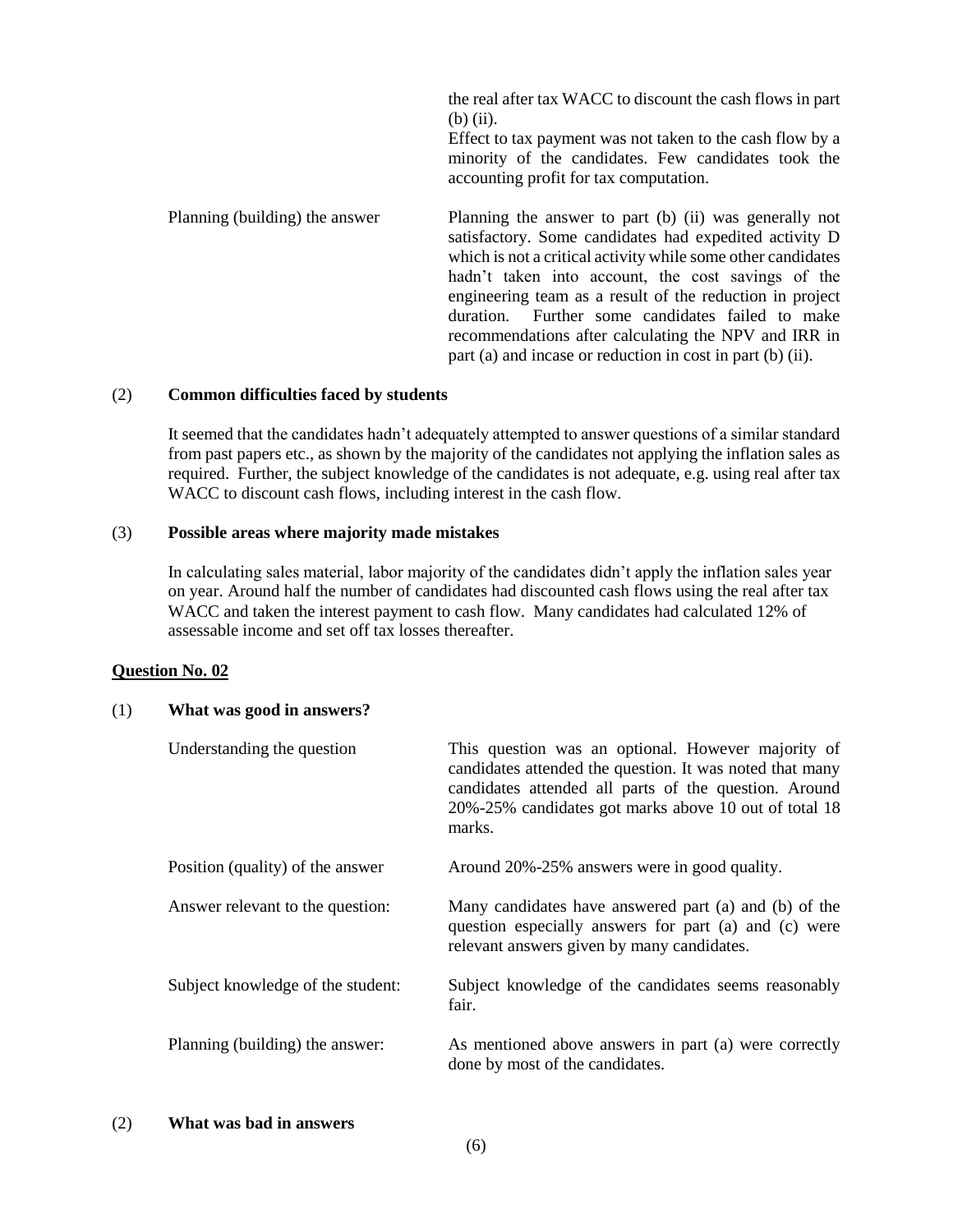| Understanding the question:       | It was noted following weakness on understanding the<br>question.<br>Calculation of equivalent units, applying FIFO in<br>price variance.<br>Application of standard output in calculation of<br>$\overline{\phantom{a}}$<br>variances. |
|-----------------------------------|-----------------------------------------------------------------------------------------------------------------------------------------------------------------------------------------------------------------------------------------|
| Position (quality) of the answer: | Specially answers for calculation of equivalent units,<br>Application of standard outputs, were not quality<br>answers.                                                                                                                 |
| Answer relevant to the question:  | Part (c), i.e. calculation of price value by applying FIFO<br>method was not relevant to the question in many answers.                                                                                                                  |
| Subject knowledge of the student: | Specially subject knowledge in preparation of equivalent<br>units, calculation of price variances by FIFO method and<br>calculation of other variances by using standard output<br>were poor.                                           |
| Planning (building) the answer:   | It was very poor in identifying normal loss of input and<br>calculating opening and closing WIP.                                                                                                                                        |

# (3) **Common difficulties faced by the students**

Following common difficulties were noted faced by students.

- calculation of price variance (part c) using of FIFO
- calculation of opening & closing WIP.
- calculation of actual and material usage on mix and yield variance.

### (4) **Possible areas where majority made mistakes**

- calculation of price variance (part c) using FIFO.
- calculation opening and closing WIP
- application of standard output in equivalent units and calculation of various mix a yield values.

#### **Question No. 03**

#### (1) **What was good in answers**

| Understanding the question:<br>question. | About 50% of the candidates properly understood the |
|------------------------------------------|-----------------------------------------------------|
| Position (quality) of the answer:        | Part $A - Good$ .                                   |
| Answer relevant to the question:         | Part $A$ – most of the answers were correct.        |
| Subject knowledge of the student:        | About 50% of the candidates have subject knowledge. |
| Planning (building) the answer:          | Part $A - Good$ .                                   |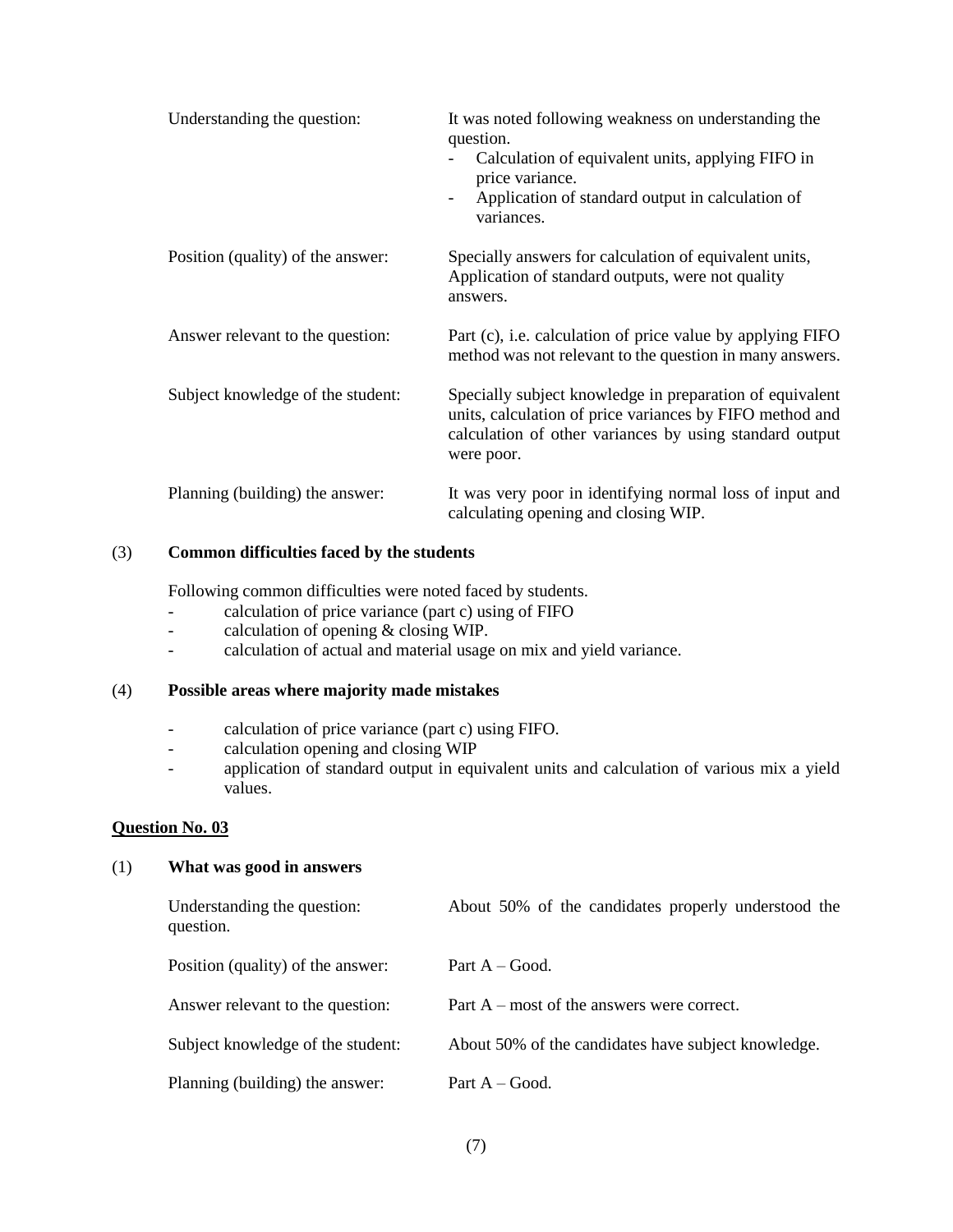### **What was bad in answers**

| Understanding the question        | Some candidates have disregarded the confectionary<br>contribution and arrived at the answer for part A. Most of<br>the candidates not identified the possible outcomes. 99%<br>of the candidates has answered for the part (d) |
|-----------------------------------|---------------------------------------------------------------------------------------------------------------------------------------------------------------------------------------------------------------------------------|
| Position (quality) of the answer: | Some candidates have used red pens, correction fluid and<br>proper workings were not produced.                                                                                                                                  |
| Answer relevant to the question:  | For part (b) 94% of the answers were irrelevant.                                                                                                                                                                                |
| Subject knowledge of the student: | About 5% of the candidates were not in a position to<br>understand probability theory.                                                                                                                                          |
| Planning (building) the answer:   | About 15% of the candidates were not attempted to the<br>question.                                                                                                                                                              |

# (2) **Common difficulties faced by the students**

Knowledge of the perfect information to be improved.

# (3) **Possible areas where majority made mistakes**

Part (d) not answered by many candidates. Most of the candidates have deducted fixed cost Rs. 1,000,000 from expected combine income, instead of total income. E.g. 5 (300x300)+(300x2500)  $6 \times 0.15 = 126,000 - 1,000,000 - (874,000) \text{ loss.}$ 

### **Question No. 04**

# (1) **What was good in answers**

|     | Understanding the question:       | Most of the candidates understood the question properly.                                                                                              |
|-----|-----------------------------------|-------------------------------------------------------------------------------------------------------------------------------------------------------|
|     | Position (quality) of the answer: | Most of the candidates provided quality answers for the<br>question.                                                                                  |
|     | Answer relevant to the question:  | Most of the candidates' answers were relevant to the<br>question.                                                                                     |
|     | Subject knowledge of the student: | Most of the candidates have good subject knowledge.<br>Some candidates calculated the part iv of the question<br>using incremental cost method.       |
| (2) | What was bad in answers           |                                                                                                                                                       |
|     | Understanding the question:       | Some candidates evaluated the option but they didn't<br>provide the answers, e.g. (i) they have calculated and<br>taken 150,000 but not given answer. |
|     | Position (quality of the answer): | Few candidates submitted irrelevant answers. Also most<br>were not touched the theory part and the given answers<br>were also incorrect.              |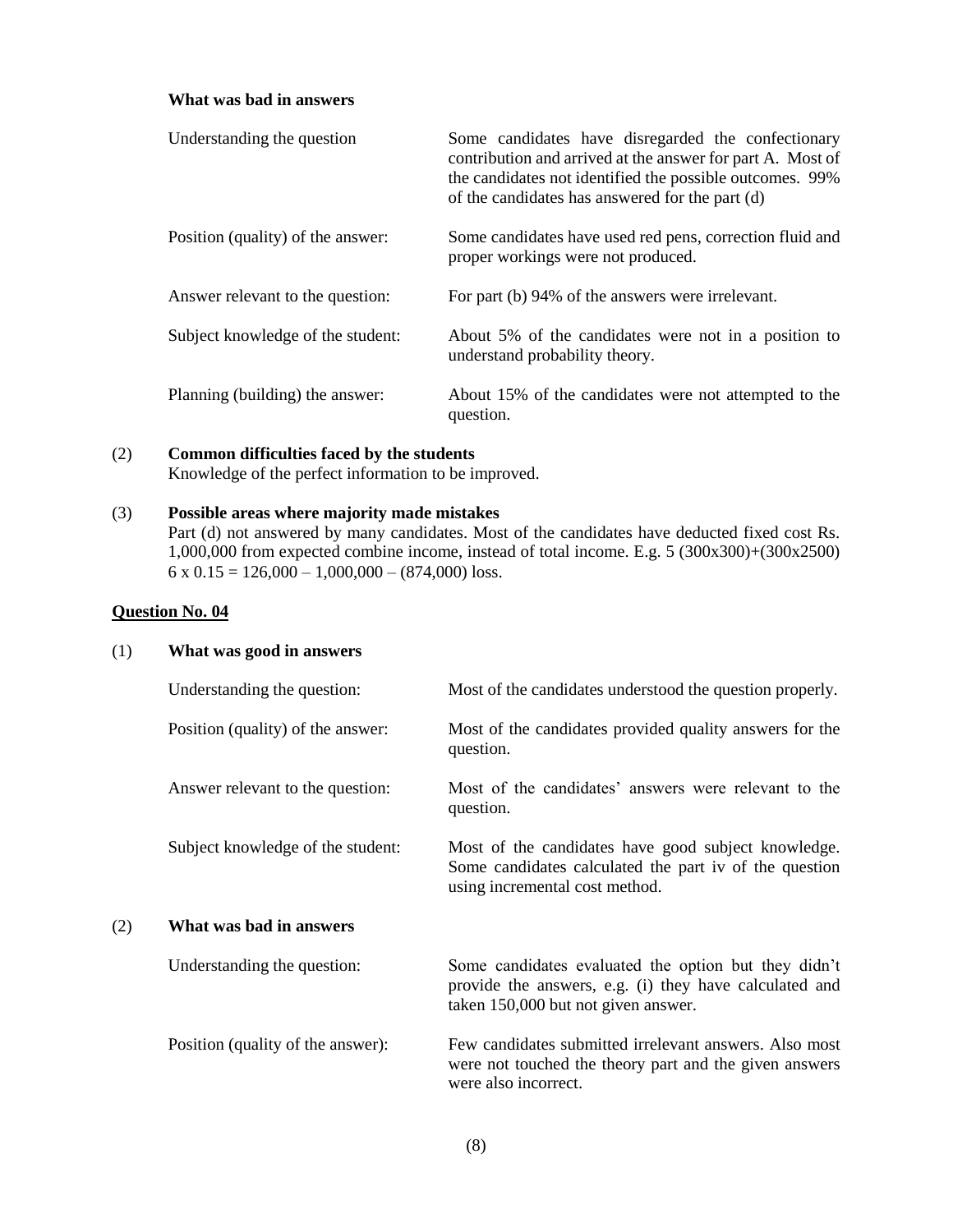| Answers relevant to the question: | Few percentage of candidates provided the irrelevant<br>answers, especially for the theory part of the question.     |
|-----------------------------------|----------------------------------------------------------------------------------------------------------------------|
| Subject knowledge of the student: | When evaluating the options, fixed cost is considered by<br>the students and because of that point, they lost marks. |
| Planning (building) the answer:   | Planned answers were given by very few candidates.<br>Others have just written what they think.                      |

### (3) **Common difficulties faced by the students**

Students have considered fixed cost for one option and haven't considered it for other option. Because of that they lost marks.

# (4) **Possible areas where majority made mistakes.**

In part c (i) they have considered selling price (1500) and outside price (1,350) but they have not considered variable cost of Rs.1200 and price (1350)

# **Answer No. 05**

# (1) **What was good in answers?**

| Understanding the question:                                 | The question was understood by the candidates properly.<br>Majority of the candidates know the budgeting costs.<br>Budget was prepared correctly. Some candidates had no<br>knowledge about zero based budgeting and its problems.<br>Other parts were answered well.                                                                                                                                                                                                                                                         |
|-------------------------------------------------------------|-------------------------------------------------------------------------------------------------------------------------------------------------------------------------------------------------------------------------------------------------------------------------------------------------------------------------------------------------------------------------------------------------------------------------------------------------------------------------------------------------------------------------------|
| Position (quality) of the answer:                           | Most of the candidates have prepared the cash budget<br>properly and answered to the questions well.                                                                                                                                                                                                                                                                                                                                                                                                                          |
| Answer relevant to the question:                            | Except for few cases majority have answered to the relent<br>points asked in the question.                                                                                                                                                                                                                                                                                                                                                                                                                                    |
| Subject knowledge of the student:                           | Most of the candidates have the sound knowledge about<br>the cash budget. But some candidates didn't know what<br>the zero base budgeting is and the problems of it.                                                                                                                                                                                                                                                                                                                                                          |
| Planning (building) the answer:<br>What was bad in answers? | They have given the planned answers in accordance with<br>the questions. Answers were build satisfactorily.                                                                                                                                                                                                                                                                                                                                                                                                                   |
| Understanding the question:                                 | Some candidates did not know what is zero based<br>budgeting and the weaknesses. Except that other parts of<br>the question were understood by the candidates. Some<br>candidates have mentioned that ZBB means the budget<br>which has no balance. That means expenditure is equal to<br>the income. Some have mentioned that there were no<br>opening balances. Incorrect answers given to part (b).<br>Reason was not mentioned for the cash deficit. Wrong<br>answers for possible actions -<br>Increase the course fees. |

- Increase the number of courses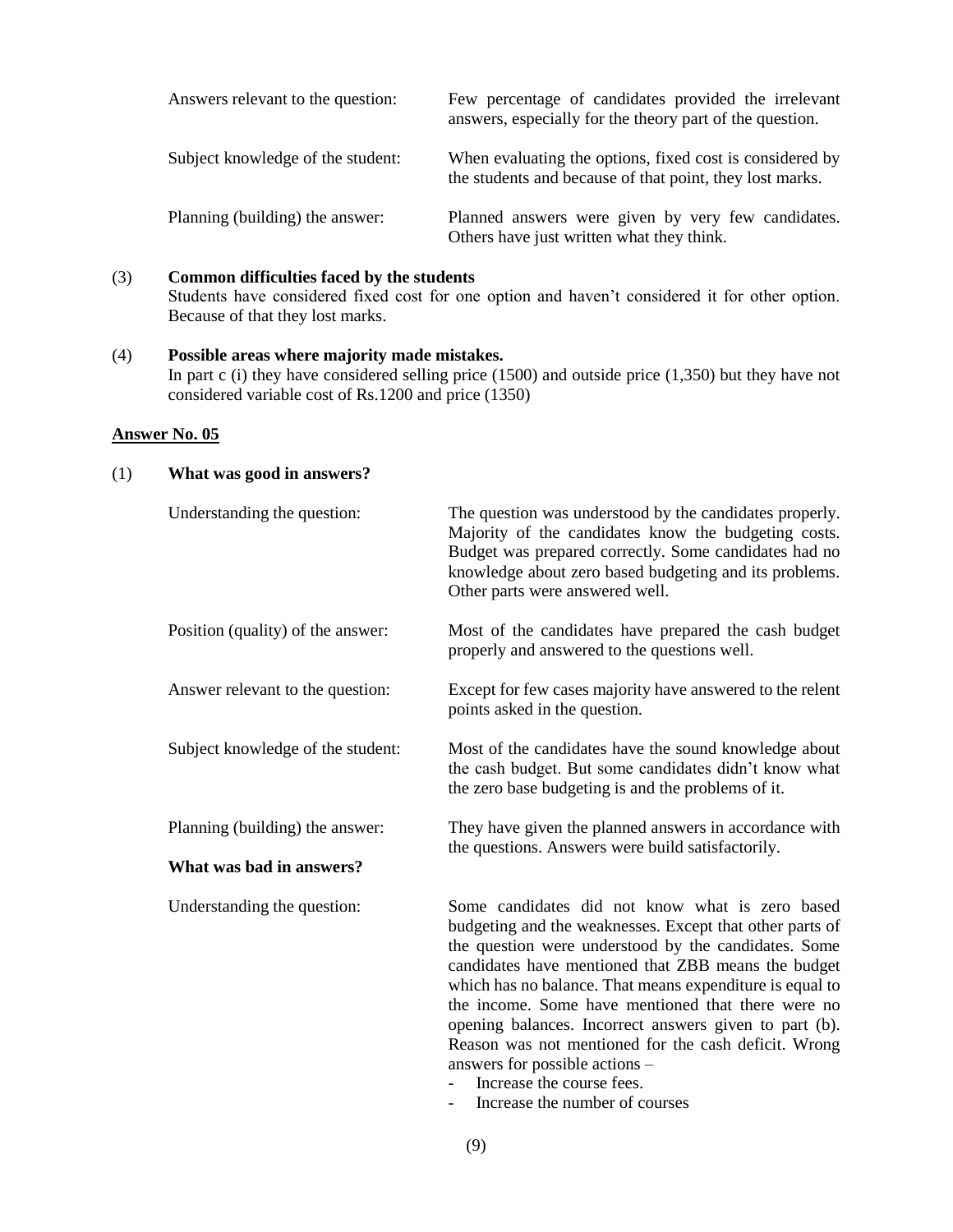- Decrease the expenses such as wages to part time tutors, permanent staff salaries.
- Reduce the workshop cost.

| Position (quality) of the answer  | Costs budget was prepared correctly. Most of the<br>candidates ignored to comment on the costs deficit. |
|-----------------------------------|---------------------------------------------------------------------------------------------------------|
| Answers relevant to the question: | Majority of the answers are relevant to the question.                                                   |
| Subject knowledge of the student: | Some candidates don't have a correct idea about the zero<br>based budgets.                              |
| Planning (building) the answer:   | Planned properly.                                                                                       |

# (2) **Common difficulties faced by the candidates**

Part (a) (i) candidates have not explained the ZBB and not answered on incremental budgeting.

# (3) **Possible areas where majority made mistakes**

- (a) Zero base means expenditure = income, not mentioned the rejection of the incremental budgeting in ZBB
- (b) (i) Total course fee was taken to costs budget without considering the advance payment. (ii) Not given comments on cash deposit.

# **Question No.06**

6.a.1) Value Chain concept

# **WHAT WAS GOOD IN ANSWERS?**

# *Understanding, quality, subject knowledge and relevancy Planning and building the answer*

- Some had approached the answer by explaining why a company should give attention to the value. i.e. to face successfully the intense competition and to obtain competitive advantage
- Further elaborated importance of **preserved value** of customers; for example, no use of adding expensive features to a product for those on customer's point of view.
- Had mentioned linkage between activities in creating value and had further explained about **value system**
- Mentioned main categories that is primary and supportive
- Had presented value chain model
- Had mentioned author concept for this given by "Michel Porter"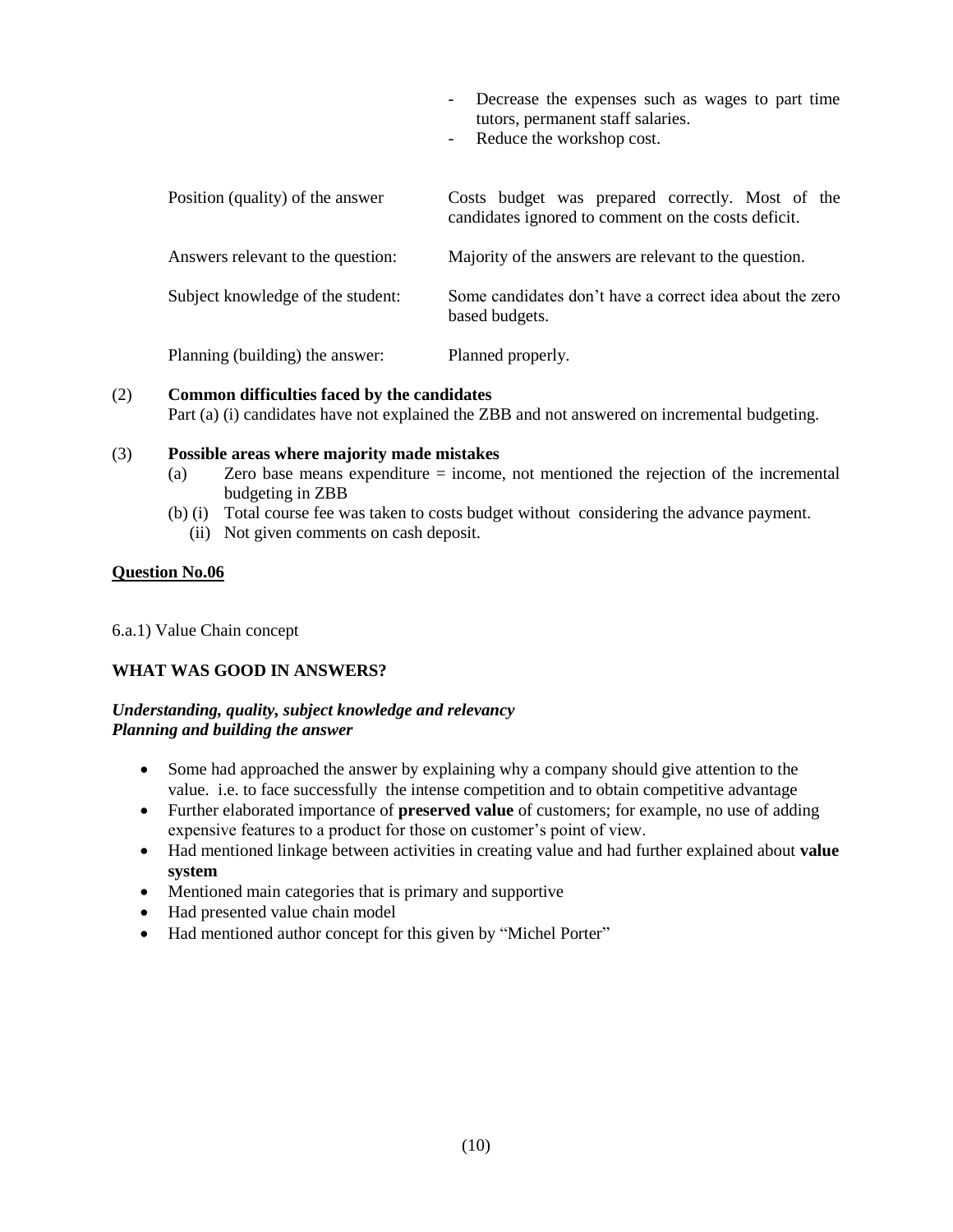# **WHAT WAS BAD IN ANSWERS?**

# *Poor subject knowledge;*

In part (a) most important word in building the answer is **'value'**. Some students instead of explaining the value had discussed **cost**. Such as cost association with each activity from purchase to sale

### *Poor understanding the question*

The objective of part (a) was to assess student's **knowledge about value chain concept**. However, some had suggested how value chain could be used in reducing the cost which is relevant for part (a.ii) but not for part (a.i).

# **6.a.11) Application knowledge of value chain**

# **WHAT WAS GOOD IN ANSWERS?**

# *Understanding, quality, subject knowledge and relevancy*

Here the examiner has tested students' application knowledge of principles. Therefore, answer should be covered various actions relating to the value chain concept which could be implemented to reach the objective that is cost reduction and gain competitive advantage

Some students' answers were based on above. Accordingly had suggested

- Company activities should be critically evaluated based on customer perceived value;
- Compare with competitors' value creating activities with our own and do the needful to eliminate weakness
- Resources should be re-allocated if activity does not functioning well due to lack in resources
- Should identify value creating activities and non-value creating activities
- Controlling cost of activities specially non value creating activities

# **WHAT WAS BAD IN ANSWERS?**

# **Poor subject knowledge**;

- Some had suggested company should move to Just in Time instead of holding inventory. There is no facts to decide present inventory handling is inefficient or non-value adding activity and also do not have facts in hand to prove JIT is the solution. Therefore mere suggestion has no use to score marks
- Flamingo is a stationery manufacturer. It is a simple product and durability of product is low compared to the equipment manufacturer. Therefore discussing after sales services warranty guarantees etc. are not much relevant. Answer should correlate to the industry.
- Some had suggested stopping R & D, quality inspection This is a conclusion. However what examiner expects is actions you took to arrive at that conclusion such as actions mentioned under good answer.

# **Poor understanding**

Many students had not identified question correctly.

They had listed just cost reduction tactics; such as: give training to front line people, invest in new machines with high technology etc. To identify those issues students may require carrying out some steps under value chain (as given above) which many students failed to present. Irrelevant facts have been given by many candidates.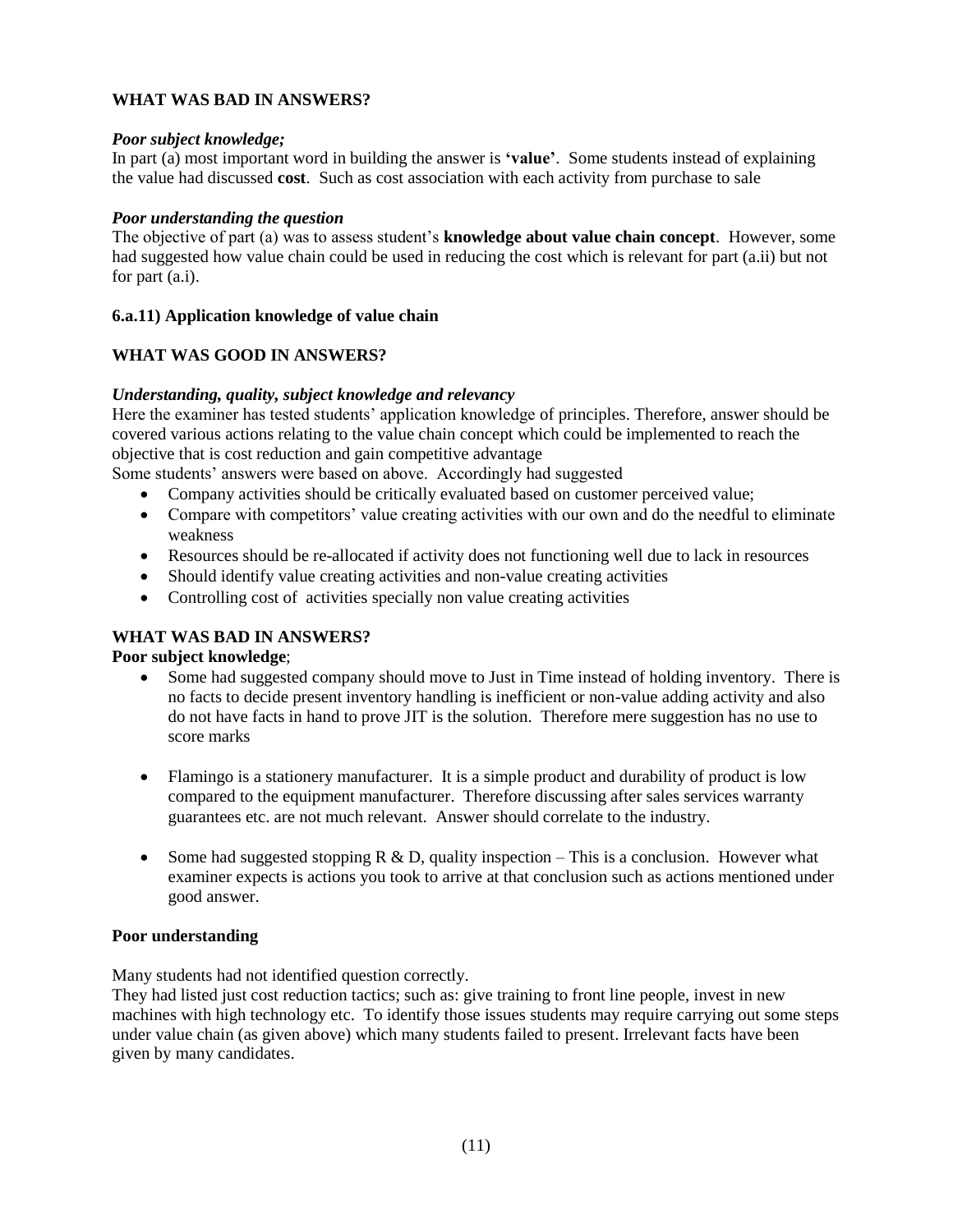# **Irrelevant answers**

Some had discussed cost leadership strategy deeply and not mentioned how value chain could be used to be the cost leader.

#### **Incomplete answers**

The allocated mark for this part is 6. Many students had given only a few steps. So they were failed to score full marks.

6.b.i)

# **WHAT WAS GOOD IN ANSWERS?**

# *Understanding, quality, subject knowledge and relevancy*

It is application of formula. Many had answered well

# **WHAT WAS BAD IN ANSWERS?**

### **Poor subject knowledge/ irrelevant/ poor understanding**;

Students have no confidence about the ROL formula. Few students had given two formulas. It is a clear indication that they do not have clear knowledge about correct formula

When question is clearly given company's present ROL computation method i.e. average consumption and average lead time, some had incorrectly used various other data

Many students failed to understand demand and delivery period should be placed in ascending order before applying the simulation formula

2)

# **Common difficulties faced by the student**

- Difficult to read and understand the question (Pl refer above)
- Difficult to organize the answer based on question and to pick up the most suitable facts from relevant subject

# 3) **Possible areas where majority made mistakes**

• Pl. refer bad points discussed under part(a.ii)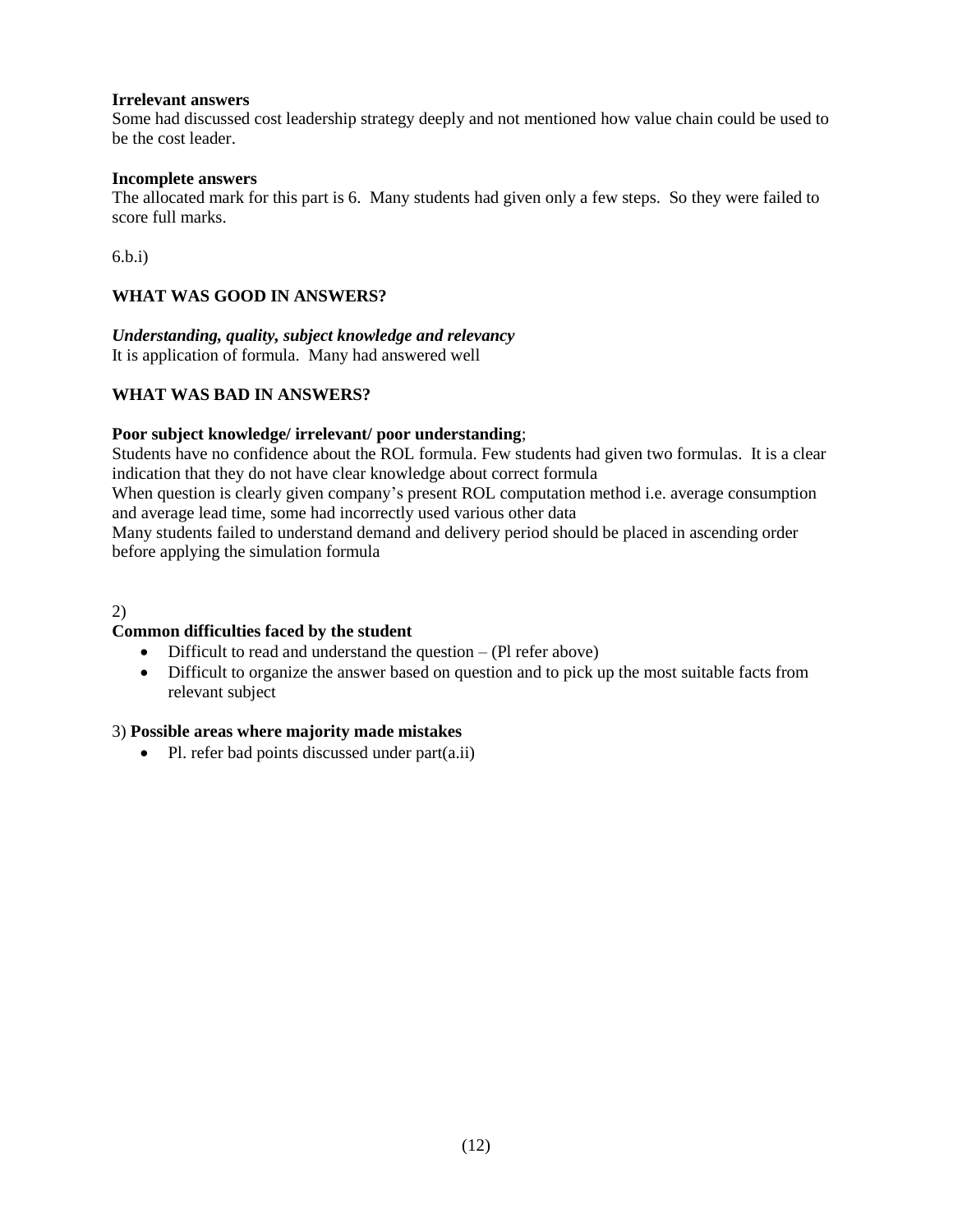

# **Strategic Management Process – December 2013**

Overall performance of the students was not that satisfactory. The common mistakes/loopholes committed by students are given below question wise.

# **Q. 1 – Allocated Marks 30, Average Performance 10**

### (a) **Impact of SERs on Shareholder Wealth -***Allocated Marks 05, Average Performance 01*

- A. Only a few students identified the needs of calculating profit in relation to capital employed in order to determine the extent of impact on SHW. They arrived at negative impact which earned full marks.
- B. Without any acceptable basis, most of the students stated SERs generate SHW which earned no marks.
- C. Some stated that from the year 2011 to 2013 net profit has gone up and thereby SHW has improved which earned no marks.

### (b) **Drivers of SHW of SERS -***Allocated Marks 11, Average Performance 02*

- A. Only a few students managed to mention the financial and non financial drivers of shareholder wealth of SERs namely 60% vehicle utilization both for 2011 and 2013 and unsatisfactory conditions of service quality, internal process and staff competence and learning.
- B. Some wasted their valuable time by calculating net profit, sales and profit from disposal of vehicles in terms of percentages year on year basis and concluded favorable increase which were irrelevant and earned no marks.
- C. Some have not understood the question and reproduced what is mentioned in the "Case study".

#### (c) **Value disciplines of SERs -***Allocated Marks 05, Average Performance 03*

- A. Some have identified three value disciplines of Tracey and Wiersma, namely Customer Intimacy, Operational Excellence and Product Leadership and Customer Intimacy as strategic option of SERs.
- B. Some displayed lack of knowledge about value discipline model in that cost leadership, differentiation and "focus" was strategic options.
- C. Some described three value disciplines and no conclusion was made as to what has been adopted by SERs.

# (d) **Fleet for Weddings and related occasions -***Allocated Marks 03, Average Performance 01*

- A. Some were able to identify the advantages of the suggestion as "customer need, ability to charge higher rentals, less risky and lesser utilization as disadvantage.
- B. Almost all mentioned "addressing an emerging need" as advantage and nothing else.
- C. Some stated that since every year ten (10) cars are purchased, suggestion is very easy to be implemented.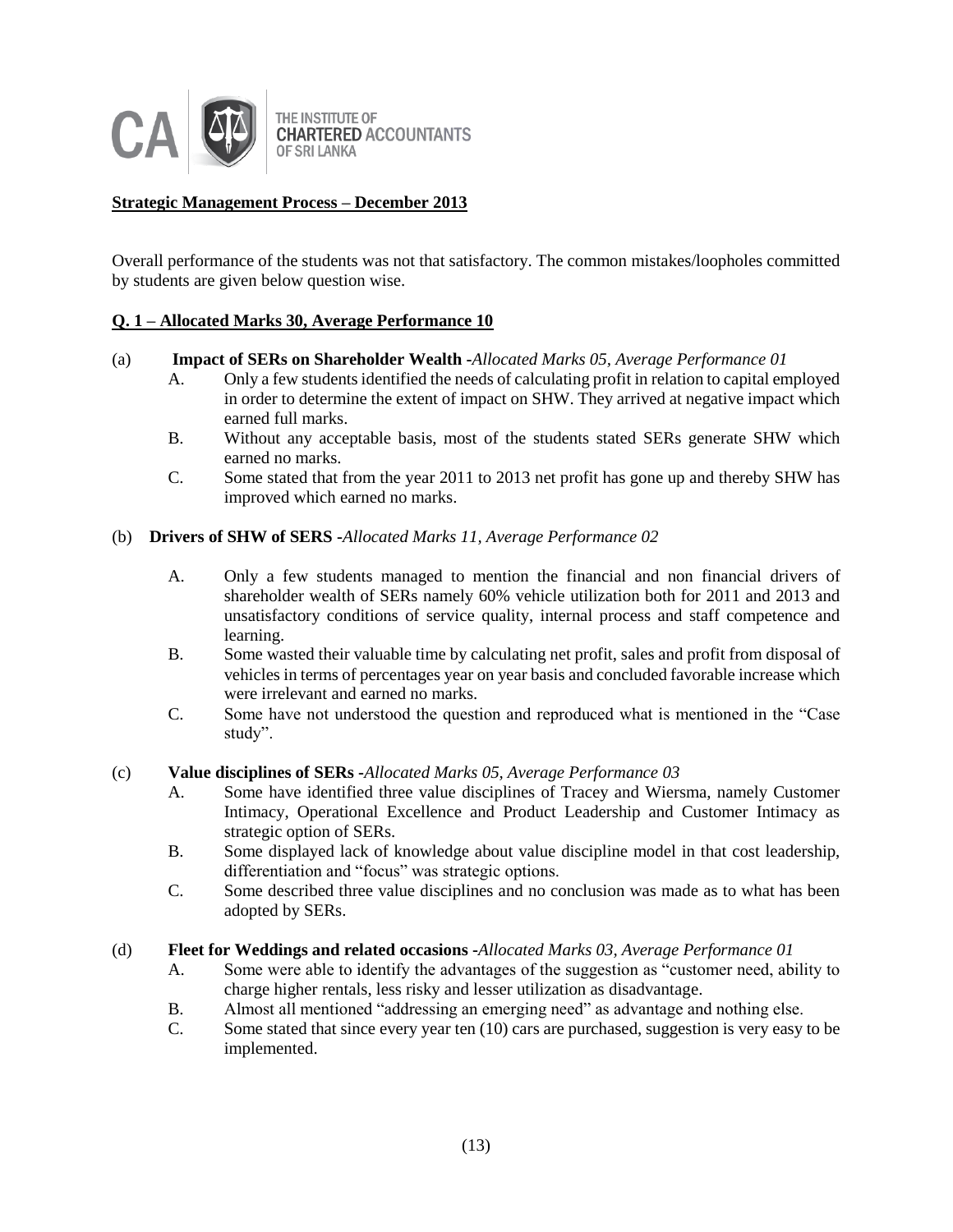# (e) **KPI of SERS -***Allocated Marks 03, Average Performance 02*

- A. Effective segmentation, vehicle utilization ratio, waiting time for finalizing a hire, simplified documentations were identified by some students as KPIs for SERS.
- B. Leading KPIs have not been ascertained by some. Eg. Sales income, no. of vehicles purchased.
- C. Customer satisfaction, customer relationship, new ideas and methods etc. are KPIs according to some students which earned no marks.

# (f) **Risks of SERS -***Allocated Marks 03, Average Performance 01*

- A. Possibilities of vehicles being stolen, credit risk, complaints due to poor quality service were identified by some as risks. Negotiations with insurance Companies, use of high technology to track the vehicles, staff training on quality service as tactics were also identified by some of the students who earned full marks.
- B. Financial indicators, quantitative and qualitative indicators etc. are KPIs according to some students, who earned no marks.
- C. Some have given "tactics" without related risks being identified
	- Eg. 1. Insisting on a specific deposits being made at the time of renting out.
		- 2. Use of GPS system

# **Question No. 02 Allocated Marks 25, Average Performance 12**

# (a) (i) **Structure should follow Strategy -***Allocated Marks 05, Average Performance 02*

- A. Some stated correctly that achievement of goals need to be given priority rather than building a structure. Structure should be changed if it impedes the achievement of goals. Therefore structure should follow strategy.
- B. Some expressed contradictory views, in that, in one place in the answer structure should follow the strategy and in another place in the answer, it is stated that strategy should be based on the structure.
- C. Some have provided unnecessary details about Organization Structure which earned no marks.

# (ii) **Cost Leadership Vs Differentiation** -*Allocated Marks 08, Average Performance 04*

- A. Some understood the question well and answered correctly in that, controls need to be tight, focusing on process engineering skills and controls need to be flexible, focusing on product engineering skills under cost leadership and differentiation respectively.
- B. Some incorrectly stated that Organization Structure under differentiation need to be functional rather than decentralized and cross functional.
- C. Some just mentioned culture should be different to that of competitors under differentiation which earned no marks.

# (b) (i) **KPI & CSF -***Allocated Marks 04, Average Performance 02*

- A. Critical Success Factors (CSF) are those product features that are valued by customers and Key Performance Indicators (KPI) quantify management objectives and enables the measurement of strategic performance, according to some students who earned full marks.
- B. Some have given advantages of KPIs E.g: KPIs help to manage and control Organizations.<br>C. Factors that are responsible for critical success of an Organization are CSFs according to
- Factors that are responsible for critical success of an Organization are CSFs according to some students.
- (ii) **Purposes served by KPI -***Allocated Marks 02, Average Performance 01*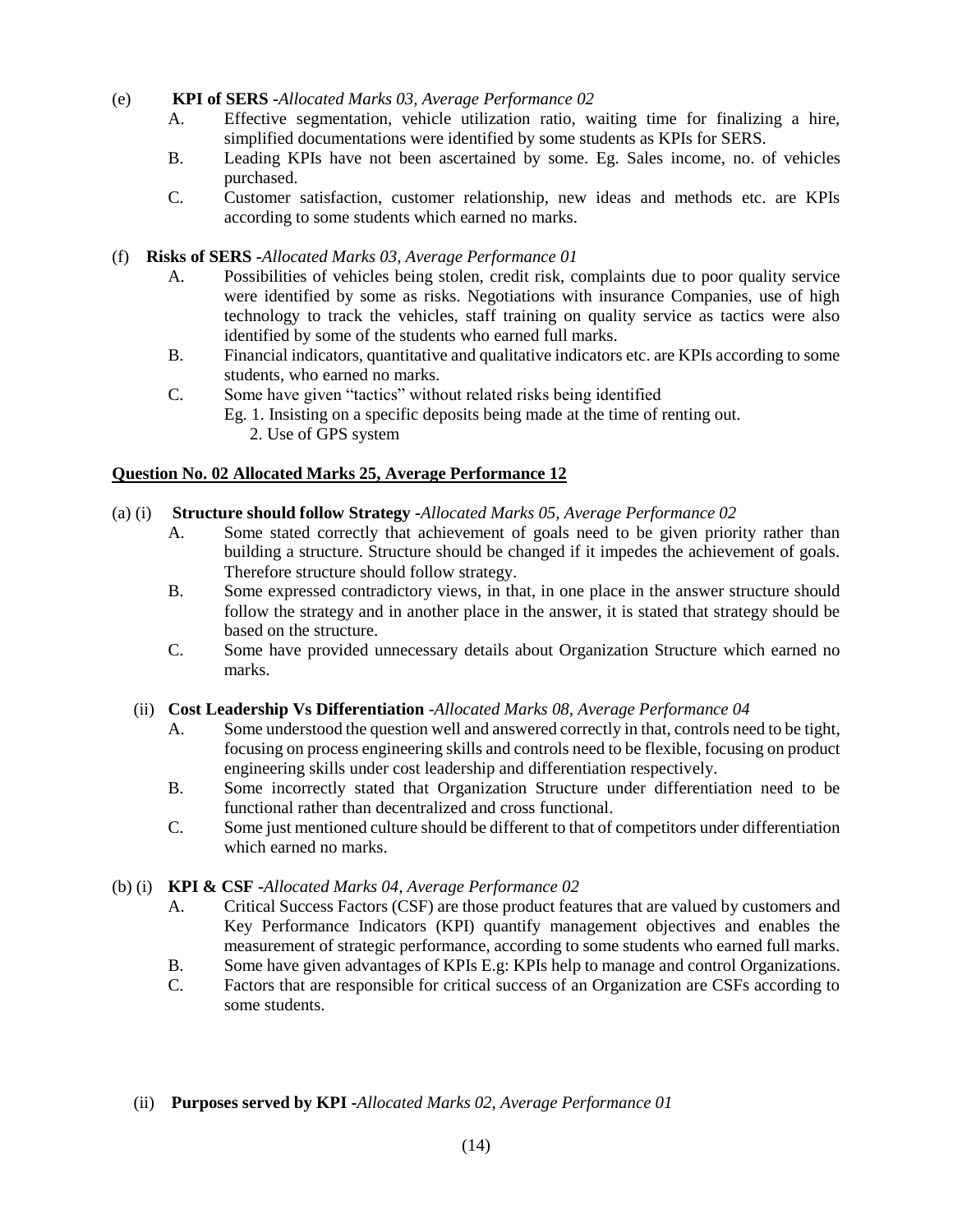- A. KPI focus on Organization performance that are most critical for the success of the Organization and on measures that are critical for the future success of the Organization as per some students who earned full marks.
- B. Some stated that KPI help to get an idea on internal and external environment sans being elaborated.
- C. Some just mentioned that KPIs are helpful to decision making which earned no marks.

# (iii) **Formulating of KPIs -***Allocated Marks 04, Average Performance 02*

- A. Product rejection rate, productivity level of production division employees, capacity utilization rate of machines, no. of machine break downs etc. were cited by some students regarding manufacturing functions which earned full marks.
- B. Some just mentioned under marketing functions "Revenue", "Customer Retention" etc. as KPIs rather than "Revenue per employee", no. of customers retained/Customer Retention Rate being cited.
- C. Some identified HR Managers, Executives as KPIs under Human Resources functions which earned no marks.

# (iv) **Examples of CSF-***Allocated Marks 02, Average Performance 01*

- A. Durability of a particular type of a car compared to other types of cars is an example of CSF to some customers since they are concerned about durability factor. A few cited this type of examples who earned full marks.
- B. Some mentioned "Profit", "Quality" etc. as examples of CSF which earned no marks.
- C. A few cited "DHL-Speed" as an example of CSF which earned substantial marks.
- D. Some were of the view that EPS, GP ratios etc. are examples of CSF which earned no marks.

# **Question No. 03 Allocated Marks 25, Average Performance 15**

# (a) (i) **Competitive advantages, Competencies -***Allocated Marks 06, Average Performance 03*

- A. Some have given acceptable definitions as follows.
	- Competitive advantage is anything which gives one Organization an edge over its rivals.
	- Core competencies are the linked set of skills, activities and resources that together deliver customer value and differentiates a business from its competitors.
	- Distinctive competencies have following characteristics and is a basis for sustainable competitive advantage i.e. contribution to superior customer value, difficulty for competitors to imitate and to allow the Organization to use the capability in a variety of ways.
- B. Some incorrectly defined competitive advantage as cost leadership and differentiation.
- C. Some provided incomplete answers;

Eg1. Distinctive competencies means better performance compared to rivals.

Eg2. Core competency means performance level which gives competitive advantage", which earned a few marks.

- D. Some provided unacceptable answers; Eg. 1. Core competencies are most important capabilities Eg. 2. Distinctive competencies are unique capabilities
- E. Only a few related the core competencies and distinctive competencies to competitive advantage. Some were indifferent regarding the impact of core competencies and distinctive competencies on competitive advantage.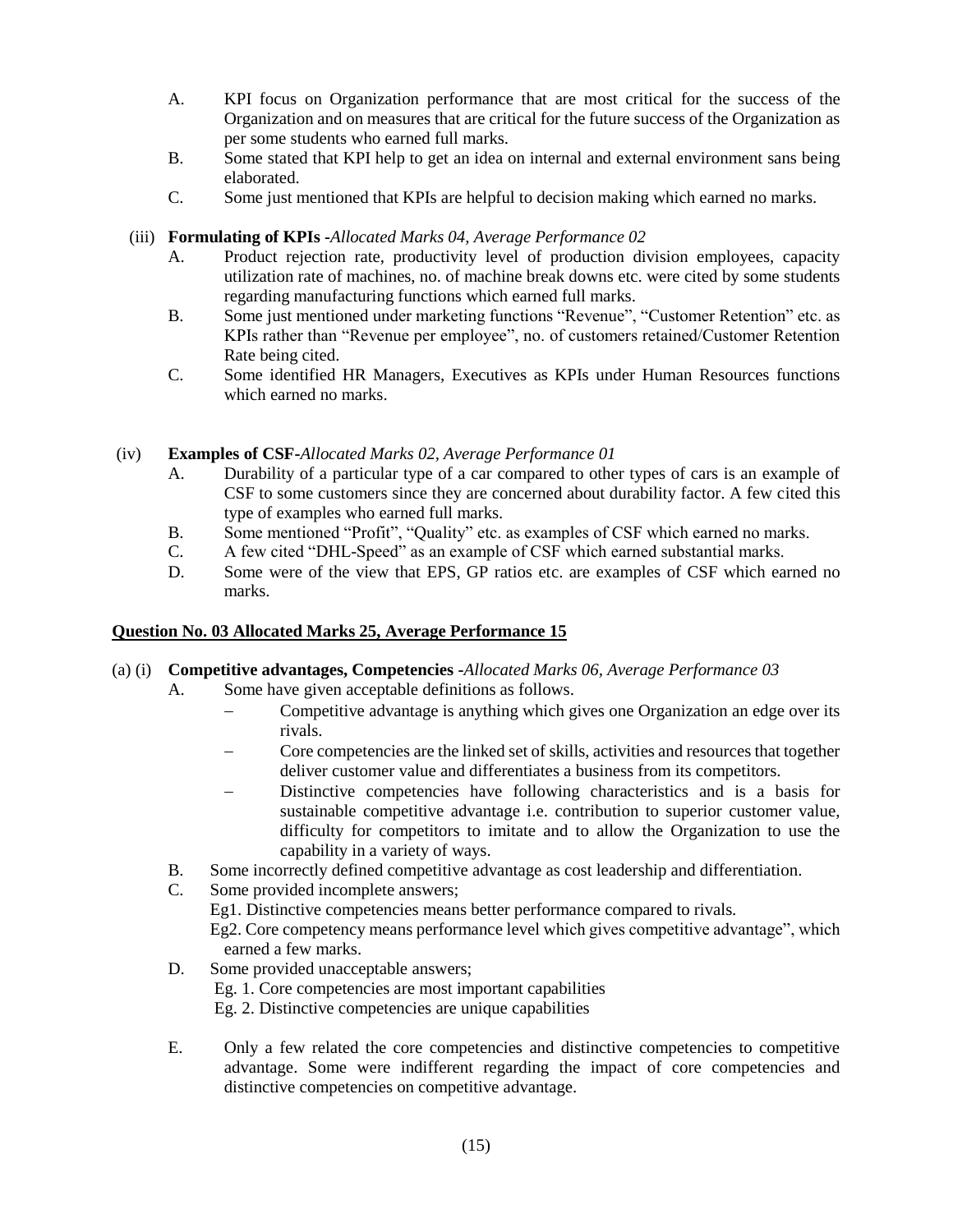# (ii) **Examples of Core Competency -***Allocated Marks 04, Average Performance 02*

- A. A few cited working life experience correctly in relation to core competencies. Eg. System to fill customer requirements accurately and swiftly, for example DHL. Such competencies are difficult to copy and provide superior customer-value.
- B. Most of the students misunderstood the question and have written unnecessary answers relating to their respective jobs and their own experience about core competencies. E.g; One's ability to understand what is expected from him/her by the employer is a core competence of the employee which earns no marks.
- C. Some just came out with characteristics of core competencies E.g: Core competency should be a value addition to the customer etc. which earns no marks.

# (b) **Porter's Value Chain Framework and its application** *Allocated Marks 15,*

*Average Performance 10*

- A. Some have correctly drawn Value Chain Diagram highlighting each & every primary and supporting activities which earned allocated marks.
- B. A few did not categorize the activities as supporting and primary.
- C. Some of those who categorized the activities correctly have incorrectly labeled subactivities.
- D. Only some listed appropriate examples in relation to a restaurant. Eg: Under procurement, some stated "selecting a good supplier" without being elaborated i.e. developing a network for reliable suppliers who will deliver supplies on time and at the best possible price.
- E. Some listed correct items Eg. Under outbound logistics and under after sales services "Tasty foods" and "Home delivery & services" respectively.

# **Question No. 04 Allocated Marks 10, Average Performance 06**

# (a) **Elements of Mission Statement -***Allocated Marks 06, Average Performance 04*

- A. Most of the students quoted the essential elements of a mission statement from the given scenario Eg: What the products and who the customers are as "automotive leadership" and "global enterprise" respectively.
- B. Some incorrectly identified goals of the Organization as an element and quoted "Aggressively restructure" from the scenario.

# (b) **Key** e**lements omitted -***Allocated Marks 04, Average Performance 02*

- A. Some correctly stated that concerns for environment and concerns for employees being a player in the automobile industry and being a larger employer, should have been mentioned.
- B. "Concerns for the environment and employees" were the omitted elements in the mission statement, according to some students who could not provide slight justifications for the same, which earned lesser marks.
- C. Some cited "capital requirements", "marketing", "distribution channel" etc. without short/simple justifications being provided as key elements that has been not considered in the mission statement.
- D. Some incorrectly mentioned that customer-identification is not included in the Mission Statement.

# **Question No. 05 Allocated Marks 10, Average Performance 04**

# (i) **– Tripple Bottom Line Approach -***Allocated Marks 04, Average Performance 02*

A. Three bottom lines i.e. Social Justice, Environment and Economic were identified correctly by a fair number of students.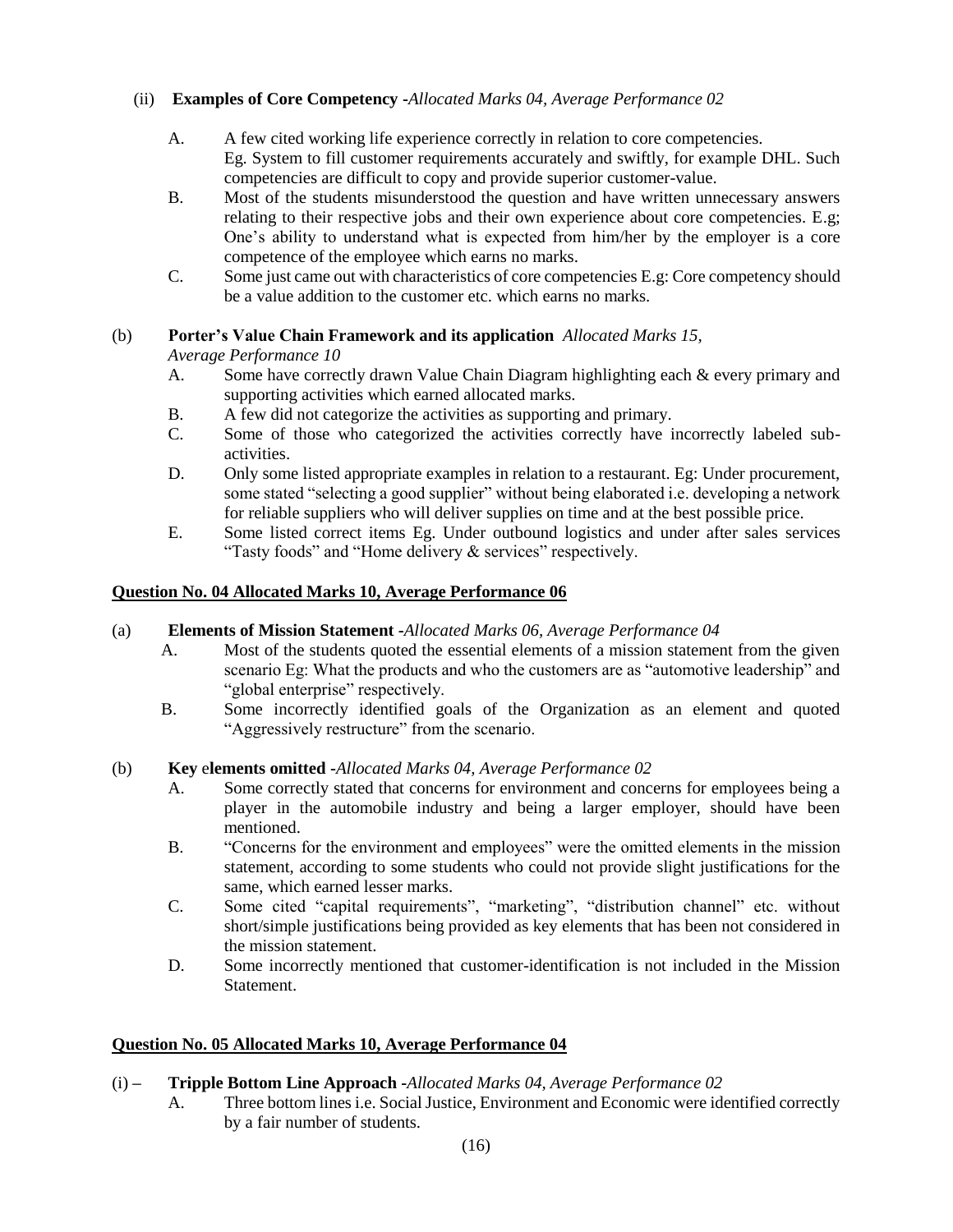- B. Some just described environment bottom line as conducting a business in an environment friendly manner.
- C. Some identified welfare activities towards only public ignoring welfare measures for employees under social justice bottom line.
- D. Under economic bottom line, not only business profiles but an assessment of an Organization's activity on its economic environment needs to be considered. Nevertheless most of the students described the bottom line only in relation to business profit and ignored impact of the activities on the economy.

# (II) – **Advantages of Tripple Bottom Line (TBL) Approach** -*Allocated marks 06,*

*Average Performance 02*

- A. Some identified correctly advantages like access to untapped markets, enhancing image of the Company thereby contributes to business sustainability, helps to attract and retain high caliber employees etc.
- B. Some stated since TBL approach covers all the areas in evaluating the performance of Organization, it becomes an advantage to a business, which earned no marks.
- C. Long term survival of the business is an advantage of TBL approach, according to some students who have not briefly explained as to how TBL approach leads to long term survival.
- D. Some viewed "Ability to enforce future controls" as an advantage under TBL approach.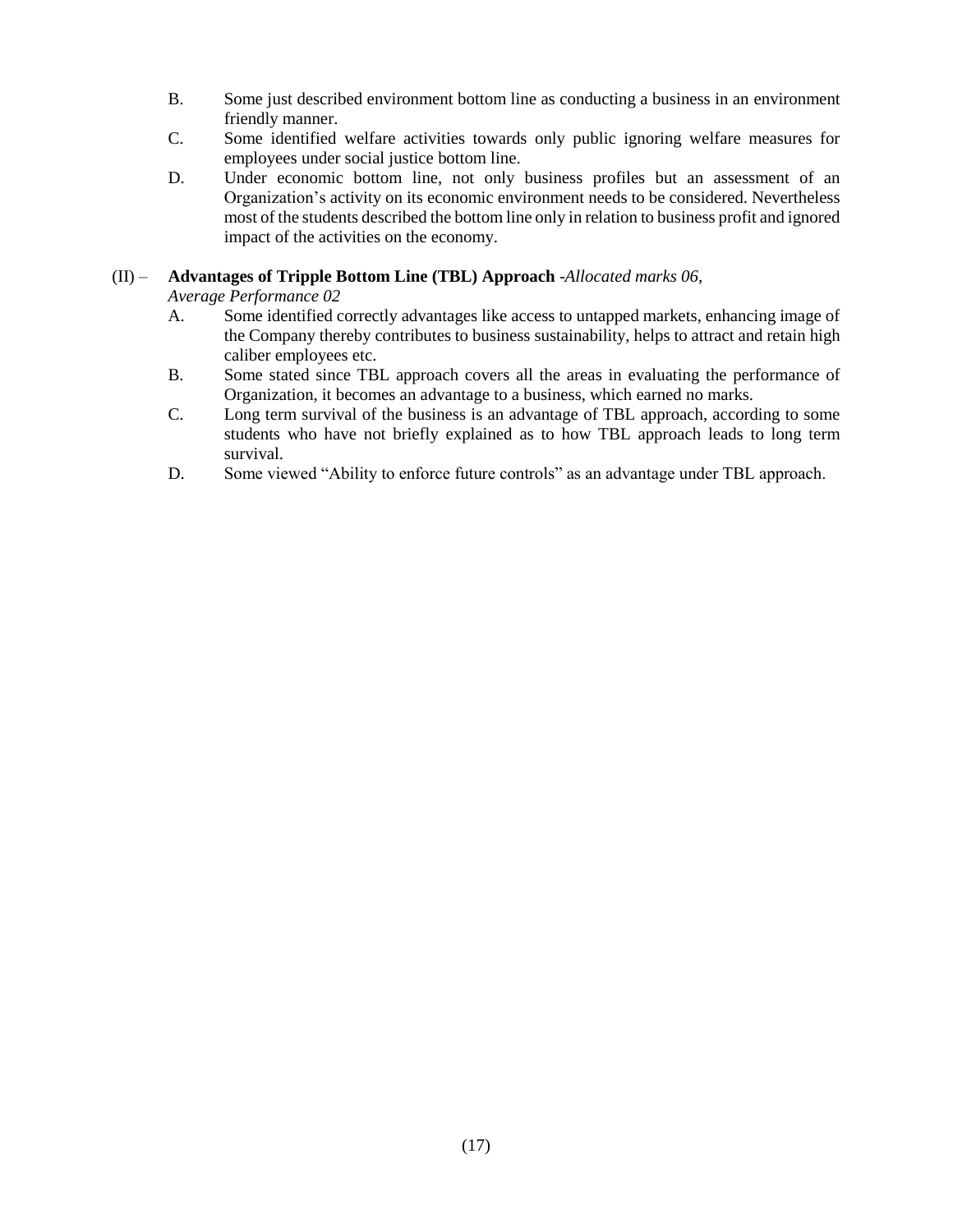

THE INSTITUTE OF **CHARTERED ACCOUNTANTS** OF SRI LANKA

# **Advanced Taxation and Strategic Tax Planning – December 2013**

### (1) **What was good in answers?**

Understanding the question

Question No. 01 (a)

Majority of the candidates understood the requirement to compute the statutory/assessable/taxable income of a commercial bank and the requirement to compute the minimum distributable dividend.

#### Question No.02

Almost all candidates understood the requirement to compute the income tax payable by a resident individual (a professional lawyer)

### Question No.03

Majority of the candidates understood the requirement to compute partnership tax and the tax liability of a partner.

#### Question No.04

Majority of the candidates understood the requirement to compute the Value Added Tax (VAT) liability of a company.

#### Question No. 05

Majority of the candidates understood the requirement to identify a decided case law, the facts of which are similar to the given scenarios to support his judgment.

#### Question No. 06

A fair number of candidates understood the requirement to explain the action to be taken by an assessor to protect revenue to the government in circumstances where it would be inexpedient to follow normal recovery procedures.

#### Position (quality of the answers)

#### Question No. 02

A few candidates furnished excellent answers. It was encouraging to note that a good number of candidates displayed excellent knowledge of the components in the computation of the income tax liability of an individual.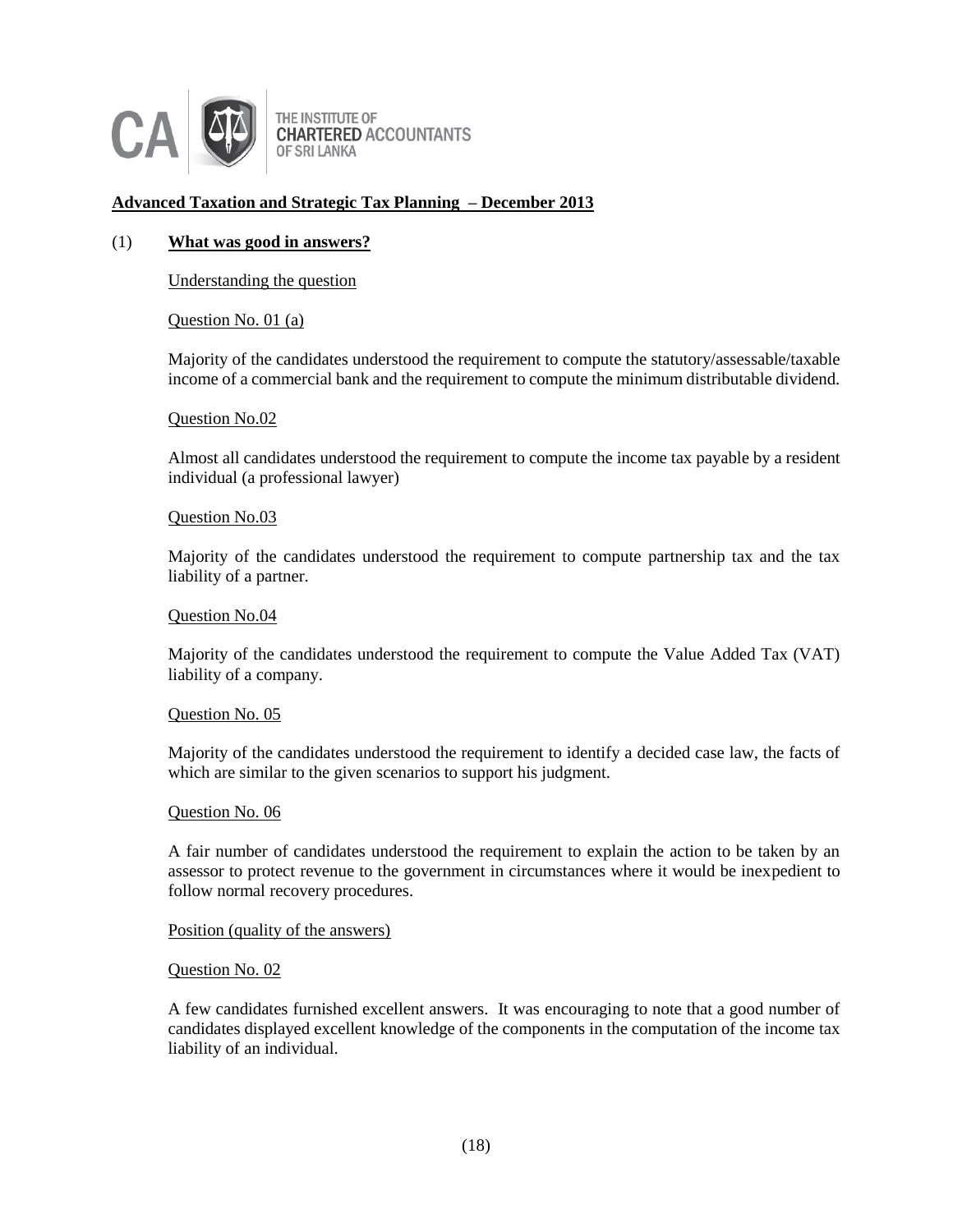#### Question No. 03

A good number of candidates performed satisfactorily.

Question No. 04 (a)

A few candidates given excellent answers.

Question No. 05

A good number of candidates given satisfactory answers.

Subject knowledge of the candidates

Question No. 06

A good number of candidates displayed sound knowledge of the subject tested in the questions.

Planning (building) the answers

Q.Nos. 01, 02, 03 & 04

It was encouraging to note that a good no. of candidates adopted a methodical approach in their answers.

#### **What was bad in answers**

Understanding the question

Question No. 01 (b)

A good no. of candidates appeared to have been taken by surprise by this question and did not even attempt to question.

Position (quality) of answers

#### Question No. 05 & 06

Majority of the answers to question no 05 (case law) and question no. 06 were disappointing. In respect of case law question, majority of the candidates correctly identified the relevant case law and delivered correct judgment (adventure in the nature of trade, etc.) but their reasoning ability was poor.

In question no. 06 (a) a specific information was given and the candidates were required to mention the specific provision of the Act relating to recovery of tax under such circumstances. A good no. of candidates mentioned general provisions relating to recovery of tax.

In respect of Q.No. 06 (b), a good no. of candidates mentioned that a defaulting partner's taxes can be recovered from the partnership assets but failed to mention the limitations of such recovery.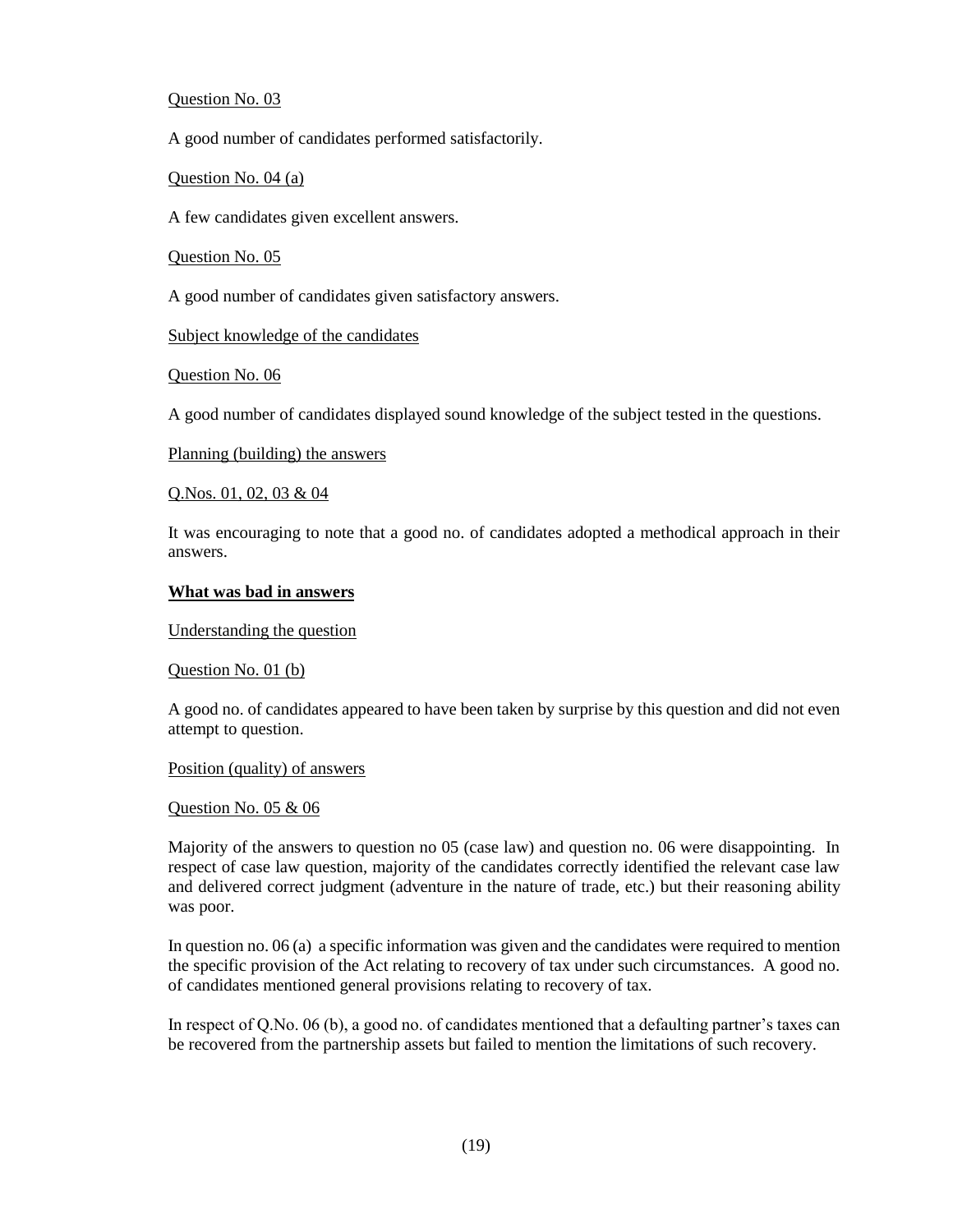### Question No. 02

A construction of the tax computation of some of the candidates was of poor quality.

- E.g. (i) Claiming qualifying payments in respect of interest expense.
	- (ii) Deducting tax free allowance from total statutory income.
		- (iii) Deducting PAYE, self-assessment payments (tax credits) from taxable income.

### Answer relevant to the question

# Question No. 06

The question required the candidates to explain the action to be taken by an assessor to protect the revenue to the government in circumstances share it would be inexpedient to follow normal recovery procedures. However, a good no. of candidates mentioned normal recovery procedures.

### Subject knowledge of the students

# Question No. 01

(i) Interest Income

Only a very few candidates knew that interest income from loans grated for re-opened abandoned factories exempt from income tax.

(ii) Items written off

A fair no. of candidates did not know that the under-mentioned items do not require adjustments to income tax computation.

- recovery of interest written off.
- loans written off (bad debts)
- Interest written off.

# (iii) Trade losses

Majority of the candidates were not aware that the claim for trade losses relating to leasing is restricted to a two year period.

#### (iv) Qualifying payments

A fair no. of candidates did not mention the limitation of qualifying payments. (i.e.  $1/5<sup>th</sup>$ of Assessable income or Rs. 500,000 whichever is lower)

# (v) Business of finance leasing

Very few correctly identified the adjusted finance lease separately.

# (vi) Capital allowances on leased assets

Only a few candidates knew that capital allowances in respect of fixed assets given on finance lease terms can be claimed only by the lessor.

# (vii) Provision for loan losses

Majority of the candidates treated specific loan loss provision as fully allowable. Not knowing that in the case of a finance company such loss claims are limited to 1% of the total loans and advances.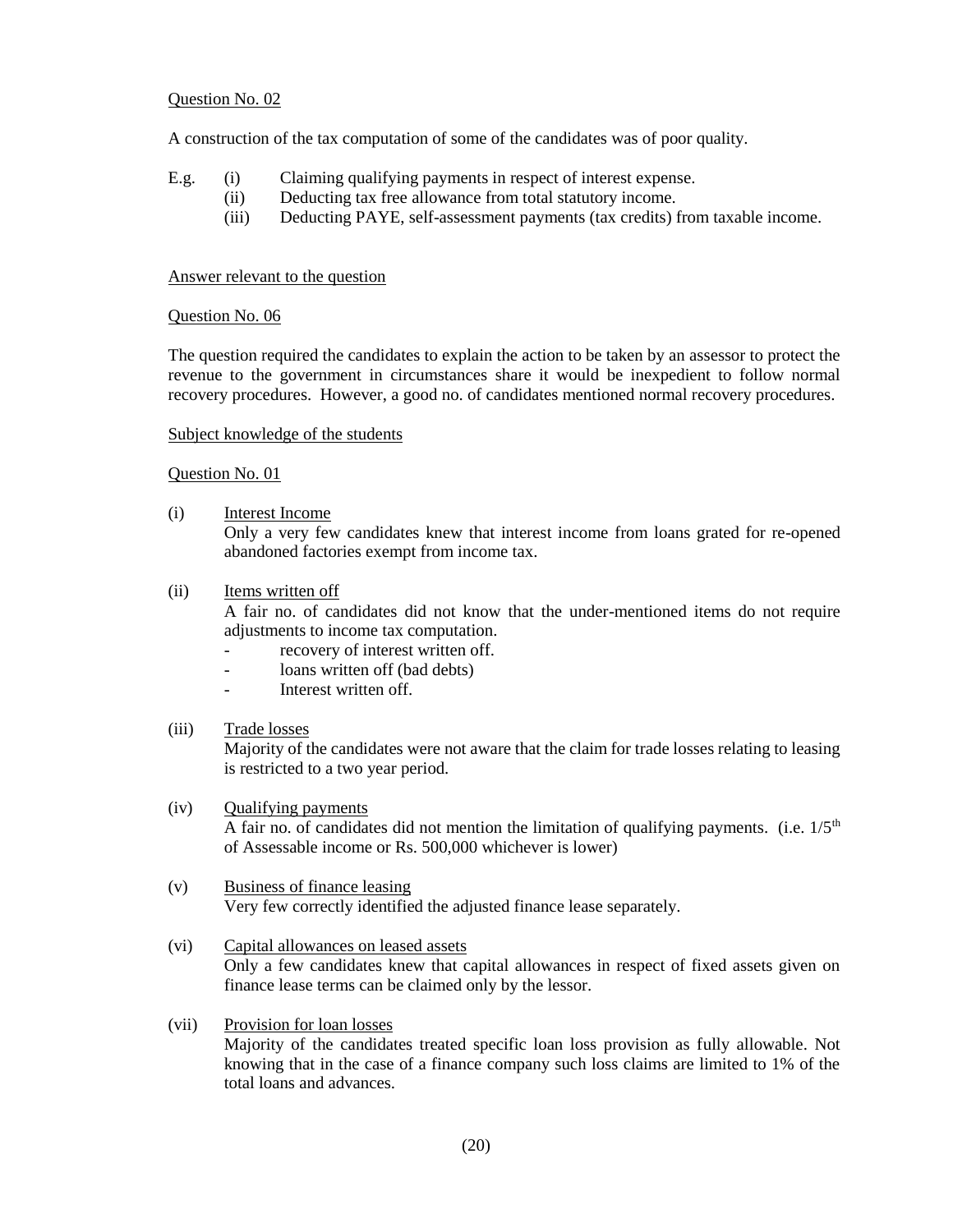(viii) Capital allowances on fixed assets

Majority of the candidates did not consider the effect of profit on disposal of fixed asset on capital allowance in respect of replaced assets.

# (2) **Common difficulties faced by students**

### Question No. 01 (a)

Candidates appeared to be under pressure as the no. of adjustments (end the special knowledge required) for the question carrying 25 marks may be considered 'too much'.

### Question No. 05 & 06

A good no. of candidates experienced difficulties in answering case law and administration questions. Illegible handwriting and poor communication skills will have lost marks for many candidates.

### (3) **Possible areas where majority made mistakes**

- (a) Failure to update recent amendments to the Inland Revenue Act.
- (b) Handwriting and communication skills need to improve.
- (c) Questions relating to administration provisions. Candidates should allocate more time in their learning process.
- (d) Failure to read and understand statements/facts given in the question. Most statements/fats are intended to test candidates knowledge
- (e) Failure to demonstrate knowledge. Candidates should demonstrate their knowledge by writing on the body of the answer or by way of a note to support the answer. These are known as workings and carry substantial marks. Besides, the examiner cannot award marks if the candidates' knowledge is not evident.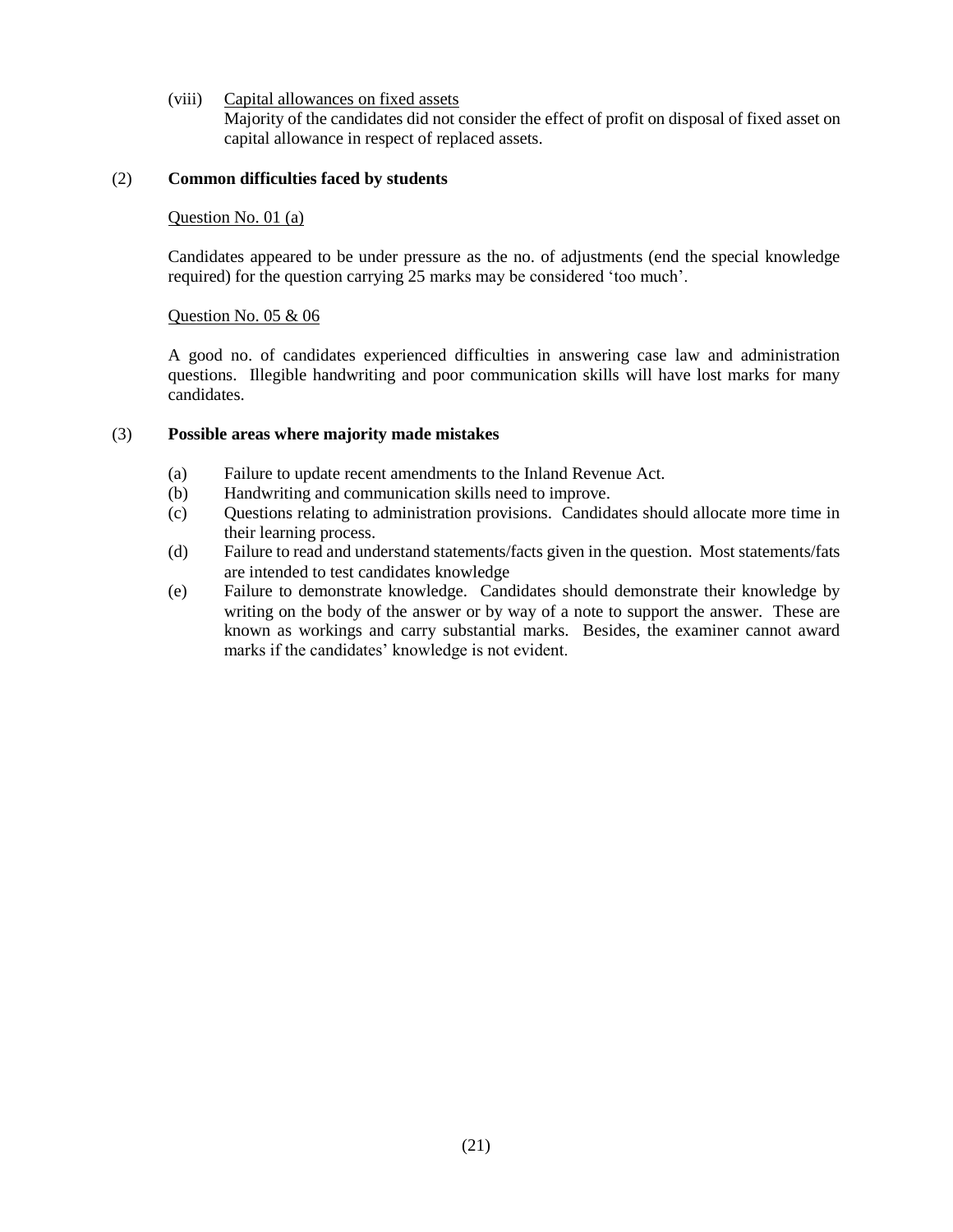

# **Commercial Law and Corporate Law – December 2013**

#### **What was good in answers?**

#### Understanding the question

#### Question No. 01

- (a) Good number of candidates had understood that the postal rule will apply for the contract between Amarapala and Burty as the offer was made by post and the offerer wanted the offeree to accept the offer only by post. Offer made by Amarapala was received by Berty on 11.01.2013 and accepted it by posting the acceptance letter on 15.01.2013. They have correctly understood the question and had explained that at the time of posting the acceptance letter the acceptance made by Berty is duly completed and there was a legally binding contract between the two parties. Also they had clearly understood that the offerer can withdraw his offer at any time before the acceptance is made and such withdrawal is effective only when the withdrawal is communicated to the offeree. Further they have clearly understood that the postal rule will not apply for withdrawal of an offer but it has to be actually communicated to the offeree. Accordingly Berty can take action against Amarapala for breach of contract and claim damages as there was clear contract between the two parties, which was breached by Amarapala. The relevant case, i.e. Byrne vs Treachoran also had been correctly quoted.
- (b) A lesser no. of candidates had correctly understood the part (b) of the question and had explained that there was no legally binding contract between Maria and Wimala since only an absolute and unqualified assent to all the terms of the offer constitute an effective acceptance of such offer and if the acceptance varies to the terms of the offer such acceptance is treated as a counter offer and not an acceptance of the original offer resulting no legally binding contract between the two parties as a counter offer terminate the initial offer under the circumstances. They have clearly understood that there was no legal contract between Maria and Nimali since there was no valid acceptance of the offer by Nimali. Some candidates had correctly identified that facts are similar to the decided case of Neale vs Merett.

- (a) Fair percentage of candidates knows that under Sale of Goods Ordinance the following conditions should be fulfilled when the sale is agreed to be by sample.
	- (i) The bulk must correspond with sample.
	- (ii) The buyer must have reasonable opportunity of comparing the bulk with sample.
	- (iii) The goods must be free from defects rendering them un-merchantable, which a reasonable examination of the sample would not reveal and
	- (iv) Where the goods are sold by sample as well as be description the goods must correspond both sample and the description.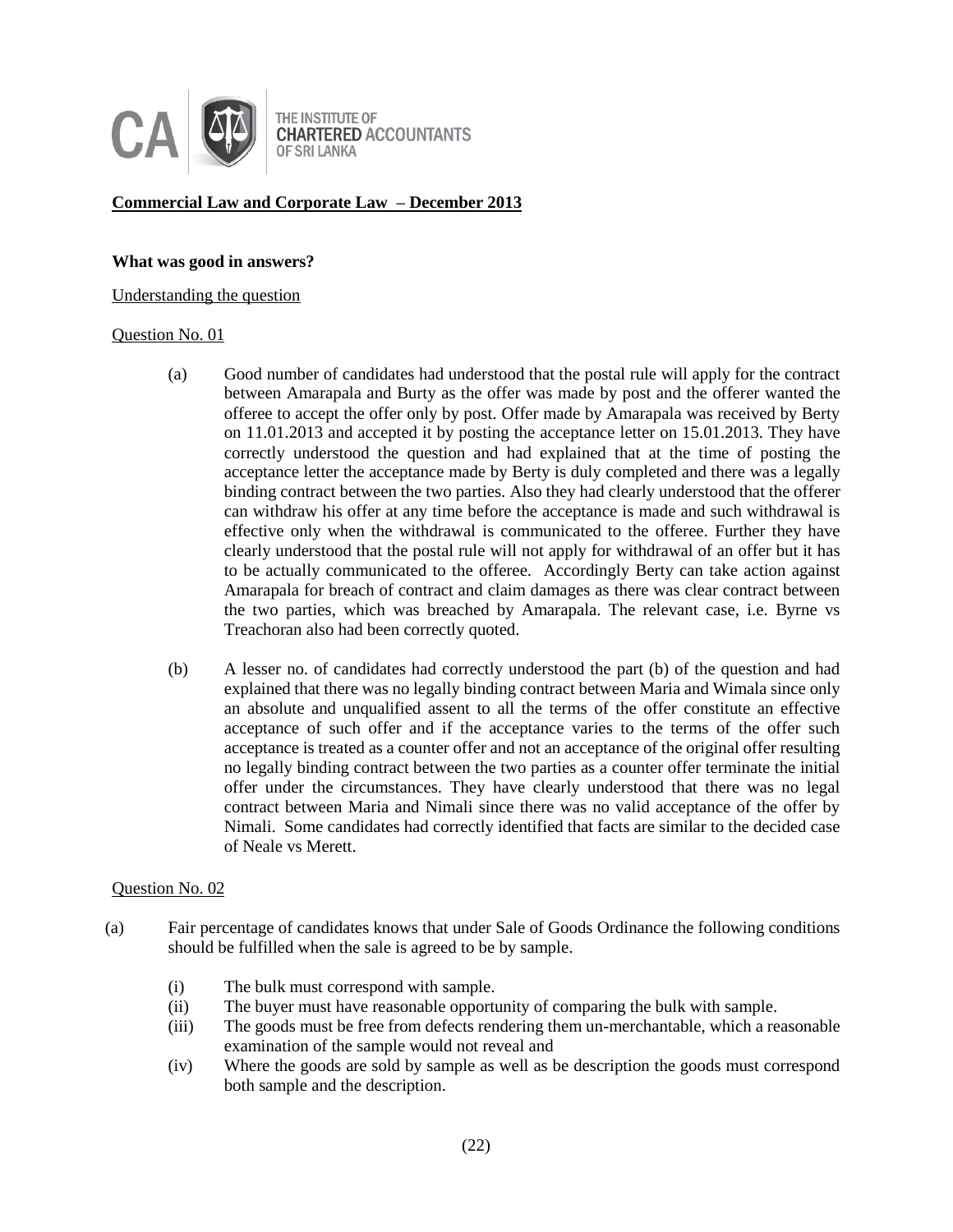In the given case in question although tea sold to Harith matched with quality of the sample it didn't match the description of law grown refined tea. Therefore, Harith can refuse the acceptance of goods as there was no contract between the parties under the Sale of Goods Ordinance.

- (b) Large no. of candidates had clearly understood at least 3 of the following conditions that should be satisfied before any agency is created by necessity.
	- (i) It must be impossible to get instruction from the principal
	- (ii) There must be an actual and definite commercial necessity for creating of the agency.
	- (iii) There has to be a real emergency and
	- (iv) The agent of necessity must act bona fide in the interest all parties concerned.

# **Question No. 03**

- (a) Some candidates have properly understood what a marine insurance contract is and identified the parties who have insurable interest on marine insurance.
- (b) Majority had understood all four types of crossings whilst some others had understood only 3 or 2 types of crossings and almost all of them had quoted example for those types of crossings.

# **Question No. 04**

- (a), (c) & (d) Only a handful no of candidates had understood mandating information that should be submitted to get registration for a mark under Intellectual Property Act, instances where the provisions of Computer Crime Act can be applied and important features of compel some Arbitration.
- (b) Very high percentage of candidates had understood the implied authority to bind partnership term when partners enter into contracts with  $3<sup>rd</sup>$  parties.

# **Question No.05**

Higher percentage of candidates had understood the minimum number of shareholders required to form a Private Limited Company as laid down under the provisions of Companies Act whilst a lesser percentage had understood the documents needed to be filed with Registrar of Companies for incorporation of a Pvt. Ltd. company and to obtain the Certificate of Incorporation.

- (a) Fair percentage had correctly understood as to what is a pre-incorporate contract i.e. a contract entered into by a person on behalf of the company before it is incorporated. Some candidates had understood the way or the procedure to be followed in ratification of such contract after the company is incorporated and the effect of which is ratified subsequently and the right to claim the amounts spent for the pre-incorporation contracts and the rights of Asuru and Saruni to claim the amount they spend.
- (b) Only a minor percentage of candidates had understood the guilty of an officer who has authorized to issue a prospectus which includes untrue statement and his liability for such untrue statement when he/she is not in a position to prove the statement is immature or that he/she had reasonable ground to believe the said statement is true up to the time of the issuing the prospectus.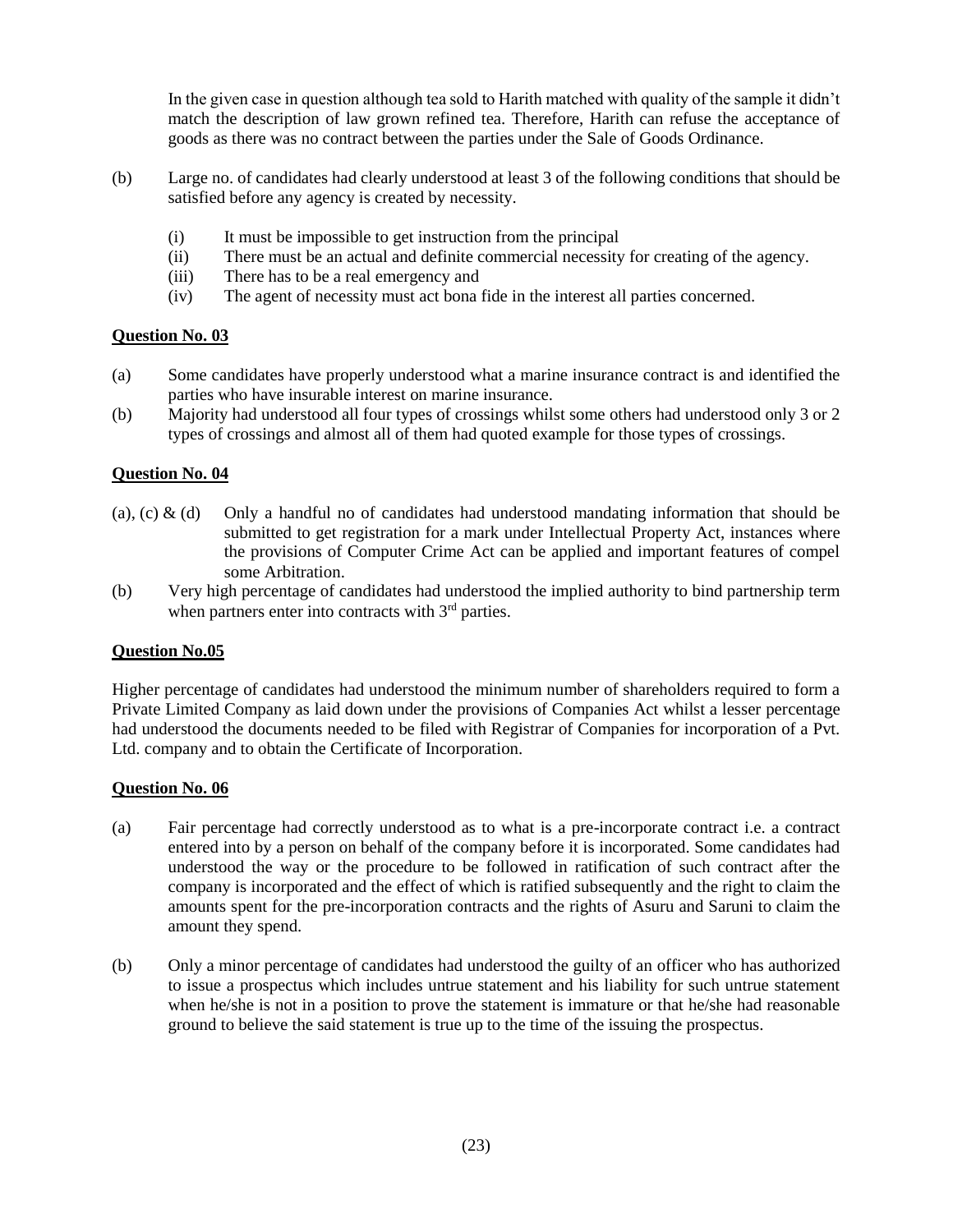# **Question No. 07**

- (a) Only a very few candidates had correctly understood the states of a director of a company pretending as an expert and has given directions on his own to the employees to change the existing colour of cordial produced by the company which is against the Articles of Association of the company. As a result if there are complaints from the customers, if so whether the said director has exercised the standard of care which is expected from director is the question. Only a handful of candidates had understood the correct position and furnished relevant answers to this part of the question.
- (b) Higher percentage of candidates had correctly understood the retiring age of director and the alternative step that could be followed for him to serve as a director for a further period of time in a PLC or Pvt Limited which is a subsidiary of a PLC.

Also they had understood the procedure that should be followed for a person to act as a director of a company after reaching the age of 70 years. Few candidates had understood the procedure to be followed in vacation of office base on the age limit has been laid down in Companies Act.

# **Question No. 08**

- (a) Only very few candidates had understood the procedure that has to be followed by a shareholder in the event of a private limited company had defaulted the holding of its AGM on due dates, the rights of shareholders i.e. informing Registrar of Companies and so on. Few others had reasonable idea a steps taken by Registrar of Companies when he receives such a complaint.
- (b) Only a handful of candidates had understood the section 224 and contents of it. In other words the remedies available to minor shareholders and in the event that count finds the allegations made are true on an application made by such shareholders as a part of the proceedings marks in interim order which the court thinks is recession for regulating the conduct of the company's affairs.

# **Question No. 09**

- (a) Definition of the term "off Show Company" is known only to a less than 5% of the candidates.
- (b) Good no. of candidates had correctly understood that these companies have power to carry on any business outside of Sri Lanka but prohibited from carrying of business within Sri Lanka.
- (d) A fair no. of candidates had clearly understood the documents that should be furnished to Registrar of Companies for the purpose of registration as an Off Show Company.

- (a) Nearly 15% of candidates had correctly understood that when a trouble making shareholder is not happy with conduct of the company the steps that should be followed by the Board of Directors.
- (b) Few more candidates had understood that in terms of the new Companies Act No. 07, it is not compulsory to include an object clause to the Article of Association of a company and also they have understood to certain extent the legal implication if an object claims has been included in the articles.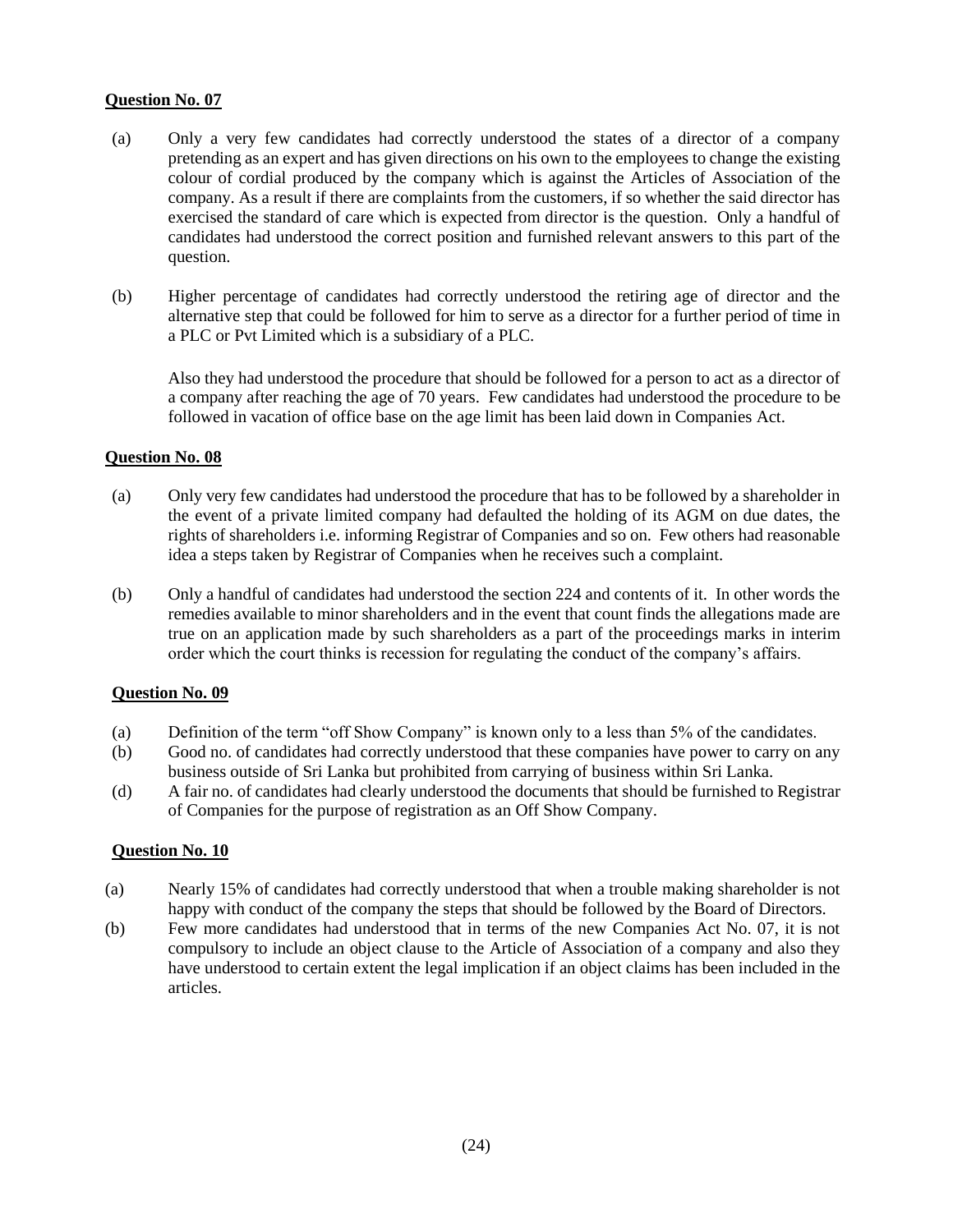#### Position of the answers

# Question No. 01

- (a) Majority of the candidates had correctly realized that the postal rule will apply for the case given in the question and stated that if someone make an offer to another by post the offeree after receiving the offer by post, the acceptance could be made by post and when the offeree post his acceptance letter a legally enforceable agreement has been created irrespective of that acceptance letter has been received or not received by the offerer. Also they know that offer can be withdrawn at any time before the acceptance. However when it comes to withdrawal of the offer the postal rule will not apply and revocation should be actually communicated to the offeree. Some candidates had focused their answers on these directions and had come to the conclusion that the acceptance by Berty is a valid acceptance and withdrawal of the offer by Amarapala is not a valid withdrawal since it was not actually communicated to Berty before the acceptance. Therefore a legally enforceable agreement between Amarapala and Berty has been entered into between the two and Berty can take legal action against Amarapala for breach of contract. Also they had clearly stated that Amarapala's withdrawal is effective only on 20 January 2013 by that time i.e. on 15 January 2015 Berty had accepted the offer and a valid contract has been formed between the two at the time of posting acceptance letter.
- (b) Few candidates had correctly explained that Nana has offered to sell her land to Nimali with the condition that price of the land Rs. 3 million should be paid in full on acceptance. Nimali has accepted the offer but her acceptance is with enclosing a cheque for Rs. 2 million and promissory notes for 5 equal installments for the balance Rs. 1 million. They had clearly explained that only an absolute and unqualified accent to all the terms of the offer constitute an effective acceptance and with given case Nimali has not accepted the offer in the way it was offered by Maria as Nimali had enclosed a cheque for Rs. 2 million and promissory notes for the balance which amounts to a counter offer. Counter offer is not a valid acceptance. Therefore there was no legally bind contract between Maria and Nimali and it is unlikely that Nimali can take any legal action again Maria for not selling the land to her since there is no valid contract between the two.

# **Question No. 02**

- (a) Fair no. of candidates furnished their answers stating that where sale is agreed to be by sample, the bulk must correspond with sample, and buyer must have reasonable opportunity of comparing the bulk with sample. Further it had been stated that where goods are sold by sample as well as by description the goods must correspond with sample and the description and so on.
- (b) Some candidates had furnished relevant answers covering the area like impossible to get instruction from the principal, there must be actual and definite commercial necessity to creation of the agency, there should be a real emergency agent must act bona fide in the interest of all the parties concerned and so on.

- (a) Only a handful of candidates had furnished relevant answers in defining the term Marine Insurance contract and had described the term fully correctly. Similarly very few candidates had furnished relevant answers giving 3 parties who have insurable interest in a marine insurance and based on which those have insurable interest on marine insurance.
- (b) Good no. of candidates had furnished relevant and answers dealing with 4 types of crossing which are practically used in crossing the cheques whilst more candidates had deal with only 3 types of crossings.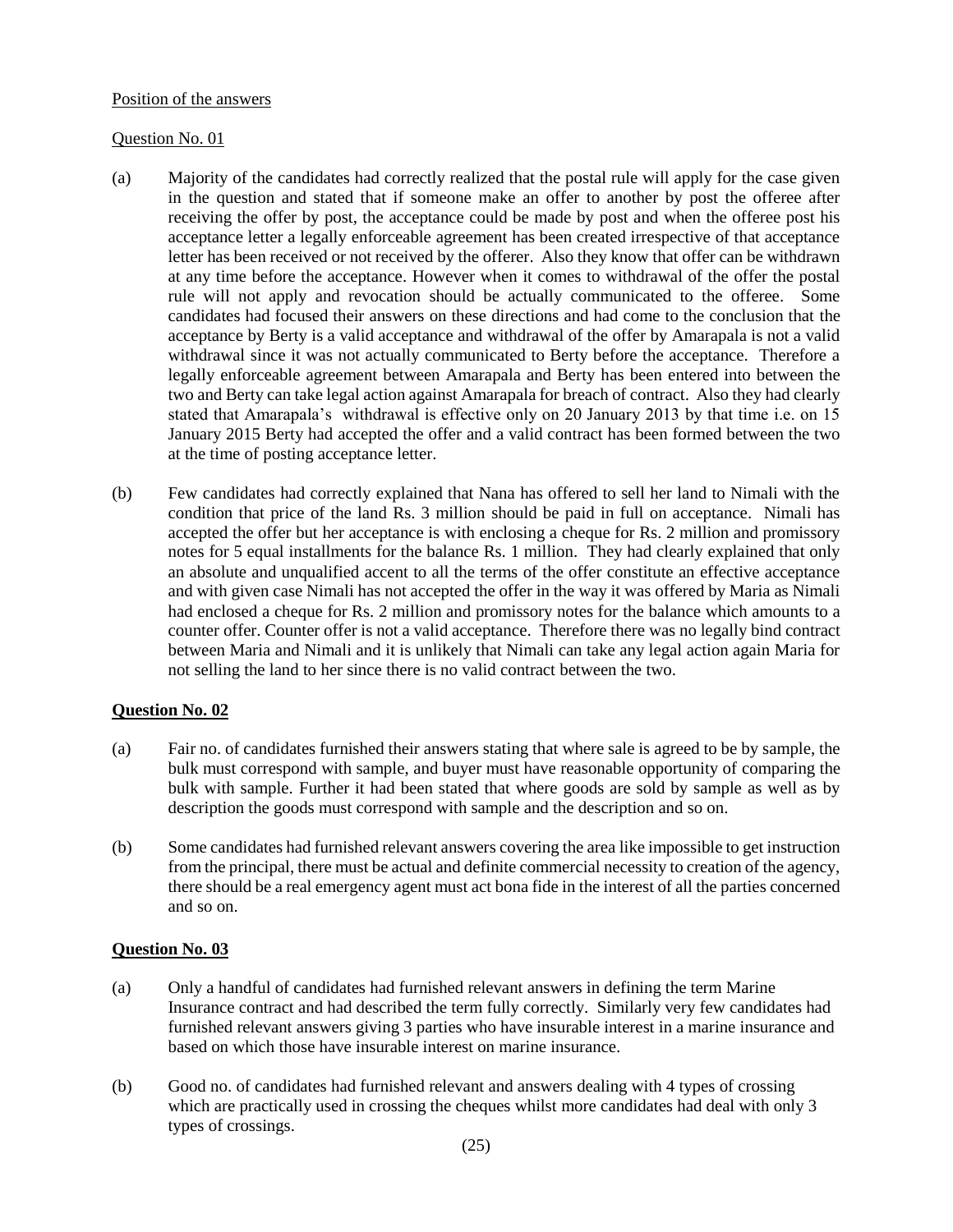Some had correctly discussed regarding general crossings, special crossings, account Payee only/restrictive crossings and not requested crossings and giving some specimen on crossings.

# **Question No. 04**

- (a) Less than 5% of the candidates had furnished relevant answers stating mandatory information that should be submitted to registrar of companies for registration of a mark. In terms of the Intellectual Property Act, there are 5 mandatory information that has to be furnished but majority had furnished only 2/3 such information as they are not familiar with all 5 such information.
- (b) Fair percentage of candidates had furnished some relevant answers for this part of the question and these too are not accurate though they had discussed and furnished 60-70 percent answers which deserve some good marks.
- (c) Less than 2% of the candidates had furnished some relevant answers to this part of the question since they are not much familiar with Computer Crime Act No 24 of 2007
- (d) Only a handful of candidates have some knowledge on compulsory Arbitration and important feature of compulsory arbitration in selling the labour disputes. It appears that although they know the term "compulsory arbitration', they are not familiar with the way in which compulsory arbitration is implemented and important features of it.

# **Question No. 05**

- (a) Large no. of candidates had furnished relevant answers stating that although minimum no. of shareholders required is 2, but under 3 special circumstances a private limited company could be formed with a single shareholder and concluded that under new companies act forming of Pvt. Ltd. Company with one shareholder is allowed.
- (b) Fair percentage of candidates had presented relevant answers explaining all 5 documents which should be filed with registrar of companies to form a company and to obtain the certificate of incorporation. Whilst similar percentage had stated few documents as they are not familiar with all types of documents.

# **Question No.06**

- (a) Although candidates had not discussed what is a pre-incorporation contract, good no. of candidates had explained promoters' entitlement to recover the cost of those contracts from the company which they have entered into on behalf of the company before incorporation and their right in the event the company decline to pay such cost.
- (b) Very few had clearly explained as to how a person is liable when he has included an untrue statement in a prospectus and thereafter authorized the issue of the prospectus and explained correctly the circumstances under which could escape from criminal liability.

# **Question No. 07**

(a) Many candidates had furnished relevant answers by explaining the standard of case expected from a director of a company when he takes decision on behalf of the company. Further they had correctly stated a director must always act in good faith in what he believes in the best interest of the company and should not act or agree to the company to act in a manner that contravenes the Articles of Association and so on.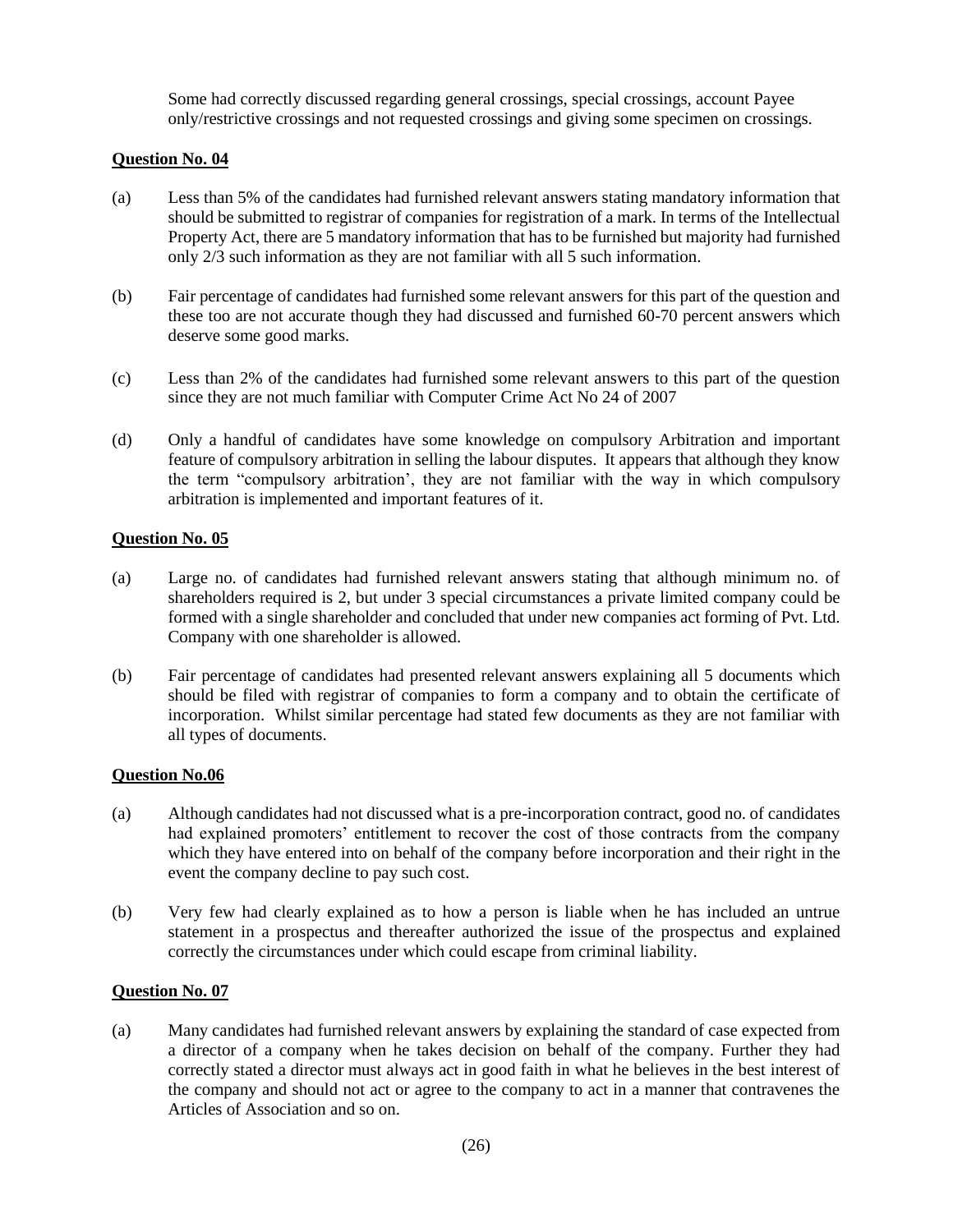(b) Over 75% of the candidates have correctly stated that the retiring age of the director of a PLC is 70 years and that could be extended for another one year if his appointment is approved by a resolution passed by the company at an AGM, declaring that age limit of 70 years shall not apply to that director and had further explained such an extension is valid only for another one year.

Few other candidates had detailed the steps that should be taken by such director i.e. when he reaches the age of 70 his duty is to give notices to the company. Some others had discussed as to when he should vacate the office at the point he has reached the retiring age i.e. at the conclusion of AGM commencing next after he reached to age of 70 years at the AGM following that reappointment and so on.

# **Question No. 08**

- (a) Only a handful of candidates had furnished some relevant answers regarding the steps needs to be taken by Registrar of Company if a shareholder has made an application requesting him to call for an AGM, when a private Ltd company has defaulted to hold its AGM and effects of such AGM called by registrar of companies or by the director on the direction received from the registrar of companies.
- (b) Only a less than 5% of the candidates had furnished some relevant answers regarding the relief available to minority shareholders under section 22 of the Act when there is oppression and explained how the affected shareholders can make an application to courts for an order under the provisions of the companies act i.e. under section 224. Further had explained that if the operation that the allegations are true, it may make an order to remedy to shareholders affected and so on.

# **Question No. 09**

- (a) A few of candidates had explained that an off-shore company is a company or body corporate incorporated under the laws of any other foreign country which is prohibited to carry on business in Sri Lanka.
- (b) Fair percentage of candidates had correctly explained that off-shore companies are prohibited to carry on business in Sri Lanka but they have power to carry on business any other country.
- (d) Although a very high percentage of candidates are familiar with some of the documents that should be submitted to registrar of company to register an off shore company and only a very few had listed all such documents that should be submitted to registrar of companies for the purpose. It appears they have assumed that there are similar to the documents which should be fulfilled and furnished for incorporation of local limited liability company.

- (a) A low percentage of candidates had furnished answers which are relevant to the question i.e. they had dealt within even when a shareholder is not happy with directors performance and request the company to buy the share he holds in the company or buy back the shares. Few other candidates know the procedure that should be followed by the board of directors of such a request received from a shareholder who is not happy with the performance of the board of directors.
- (b) A minor percentage of candidates had generally explained the legal implication, if the objective clause is included in the article.